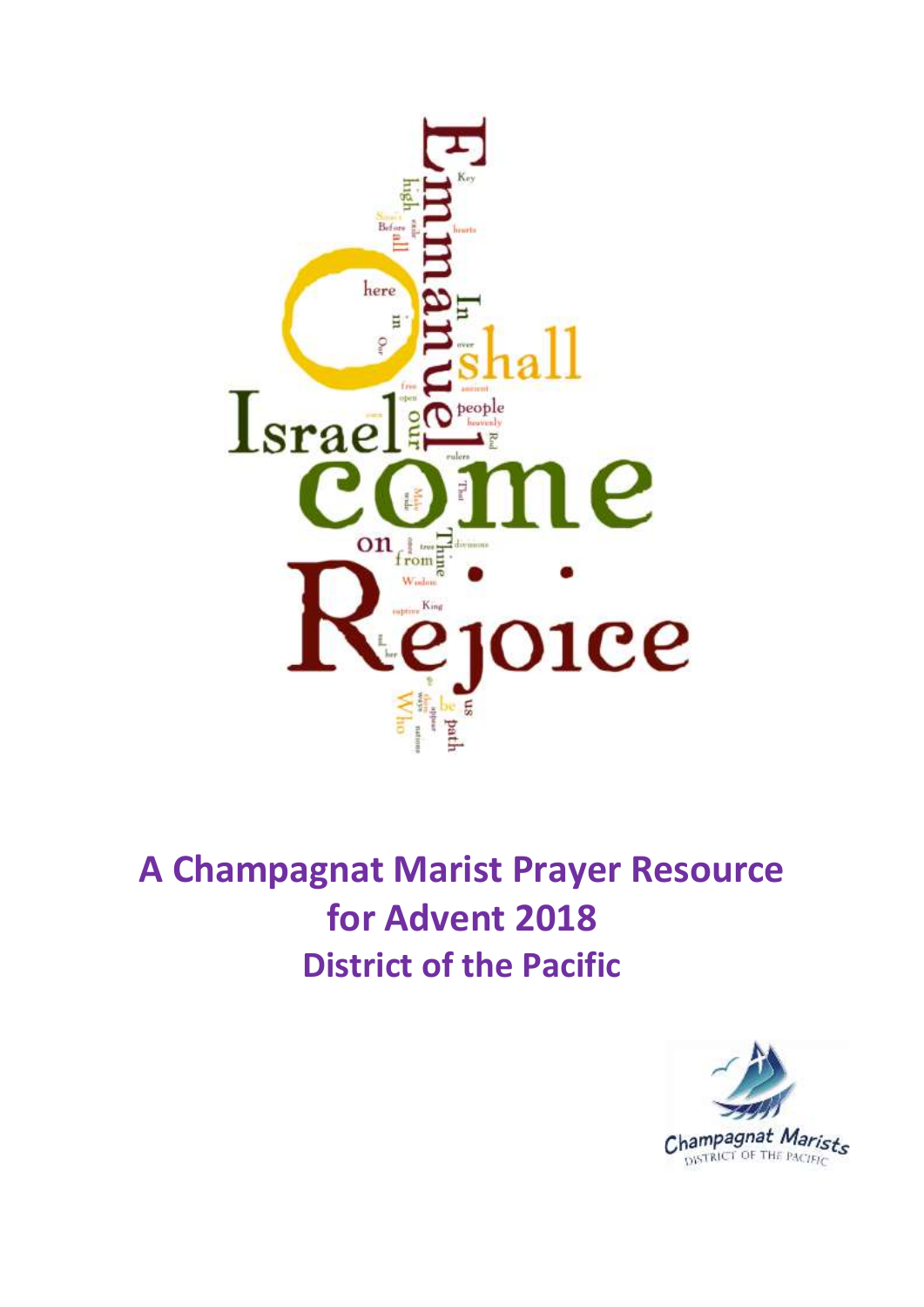## A Champagnat Marist Prayer Resource for Advent

## What is in the resource?

The resource comprises:

- A theme developed from the Gospel of the day.
- A selection of morning offerings and Marial greetings.
- The readings and psalm of the day.
- An opening and concluding prayer.
- A reading from a Champagnat Marist source related to the theme of the Gospel for the day.
- Three intercessions, to which you may add additional prayers.

## How to this resource could be used:

The Advent Prayer Resource is designed to assist in focusing our community prayer on the Gospel reading of the day as we journey through the season of Advent. The resource is flexible and could be used on its own or as part of another form of community prayer.

## A suggested process:

As part of the community prayer:

- Read the Gospel of the day.
- Then allow several minutes of silent reflection.
- Then invite the participants to share any reflection they may have on the Gospel and/or the Champagnat Marist reading.
- The psalm of the day could be used as a response to the readings and reflection.

## Preparation for Community Prayer:

As part of the preparation for community prayer:

- Read the Gospel for the day,
- Read a Scripture commentary. An online commentary from the Society of Jesus in Ireland is available at [http://livingspace.sacredspace.ie](http://livingspace.sacredspace.ie/)
- Make a short note of what emerged for you from the reading.

## Why was the resource developed?

Our recent General Chapters have all urged us, as part of the ongoing process of centring our lives on Jesus Christ, to deepen our personal and community prayer. One way to assist this is to develop a style of community prayer based on the Gospel reading of the day.

Brothers Today has developed this resource, based on the Gospel theme, as an example of one approach to a Gospel centred style of prayer. The Sunday readings are Year C.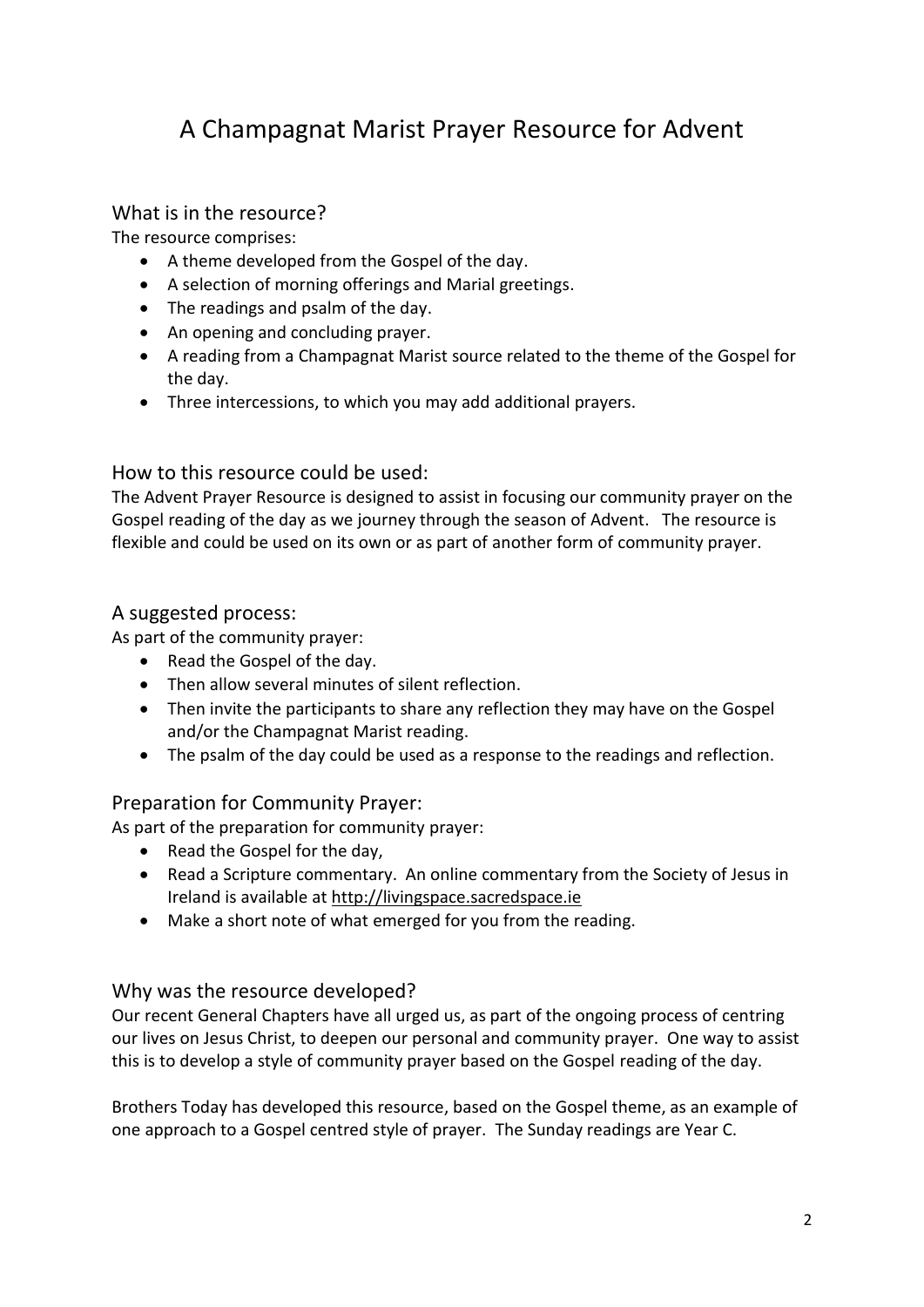## Advent 1 – Sunday 2 December | Be Watchful!

## **Prayer**

Gracious God, in this Advent of expectation you call us to be awake and ready to recognise the signs of your kingdom in our midst A kingdom of justice and mercy, of joy and of peace. May we be aware of your presence in our lives. Through Christ, our Lord. Amen.

## **Readings**

- **Jeremiah 33:14-16 | I will cause a good seed to spring forth from David**
- **Psalm 25 | To you. O Lord, I lift up my soul**
- **1 Thessalonians 3:12-4:2 | May Christ strengthen your hearts in holiness**
- **Luke 21:25-28,34-36 | Your redemption is near at hand**

#### **Champagnat Marist Reading - Water from the Rock, par. 73**

As mystics we perceive "the footprints of God" in all the events of life. Through a reading of our reality in faith, we are taken beyond appearances and surface meanings, and brought into the depths of each situation. Our prayer becomes, *Oh Lord, how great is your love!* And with a deep trust that comes from knowing we are profoundly loved, we confidently open our hearts to God's will.

#### **Intercessions**

We pray that we may use this time of Advent to examine all of our relationships with others, material possessions and God. Lord hear us.

We pray for those trapped in the darkness of addiction, that they may be freed. Lord hear us.

Lord, help us to recognise you and respond to you in love through every person and every experience of this day. Lord hear us.

#### **Poem | Christmas 1939 (Patrick Kavanagh)**

O Divine Baby in the cradle All that is poet in me Is the dream I dream of Your Childhood And the dream You dreamed of me.

O Divine Baby in the cradle All that is truth in me Is my mind tuned to the cadence Of a child's philosophy.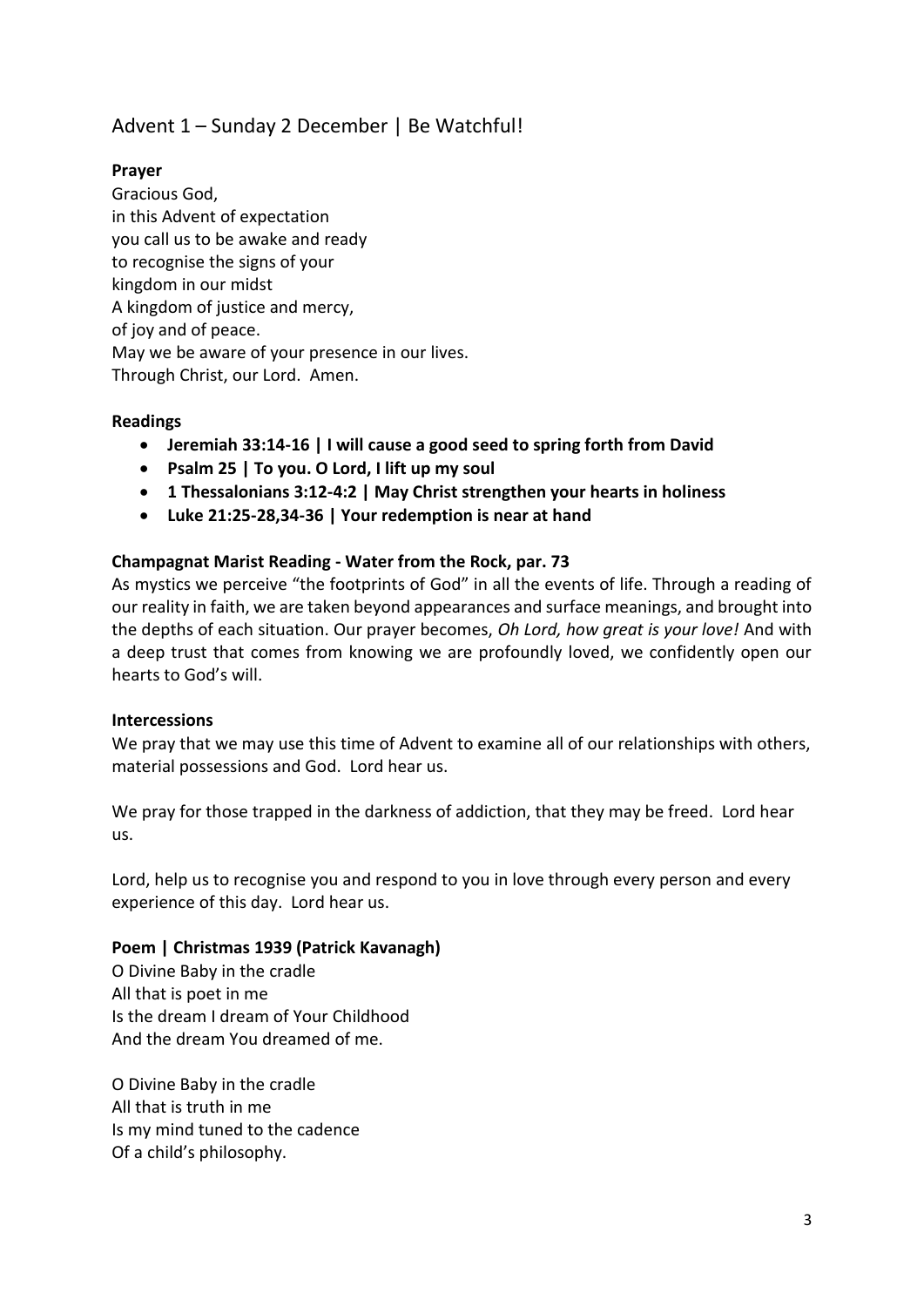O Divine Baby in the cradle All that is pride in me Is my mind bowed in homage Upon Your Mother's knee.

O Divine Baby in the cradle All that is joy in me Is that I have saved from the ruin Of my soul Your Infancy.

#### **Prayer**

Loving God, You loved the world so much that You gave us Your only Son to be our Saviour.

When Jesus humbled himself to be born among us and take on our humanity, he fulfilled the plan You formed long ago. Jesus opened for us the way of salvation.

In this Advent season, we watch in expectation for the day, hoping that the salvation promised us will come, when Christ our Lord will come again in his glory. Come Lord Jesus!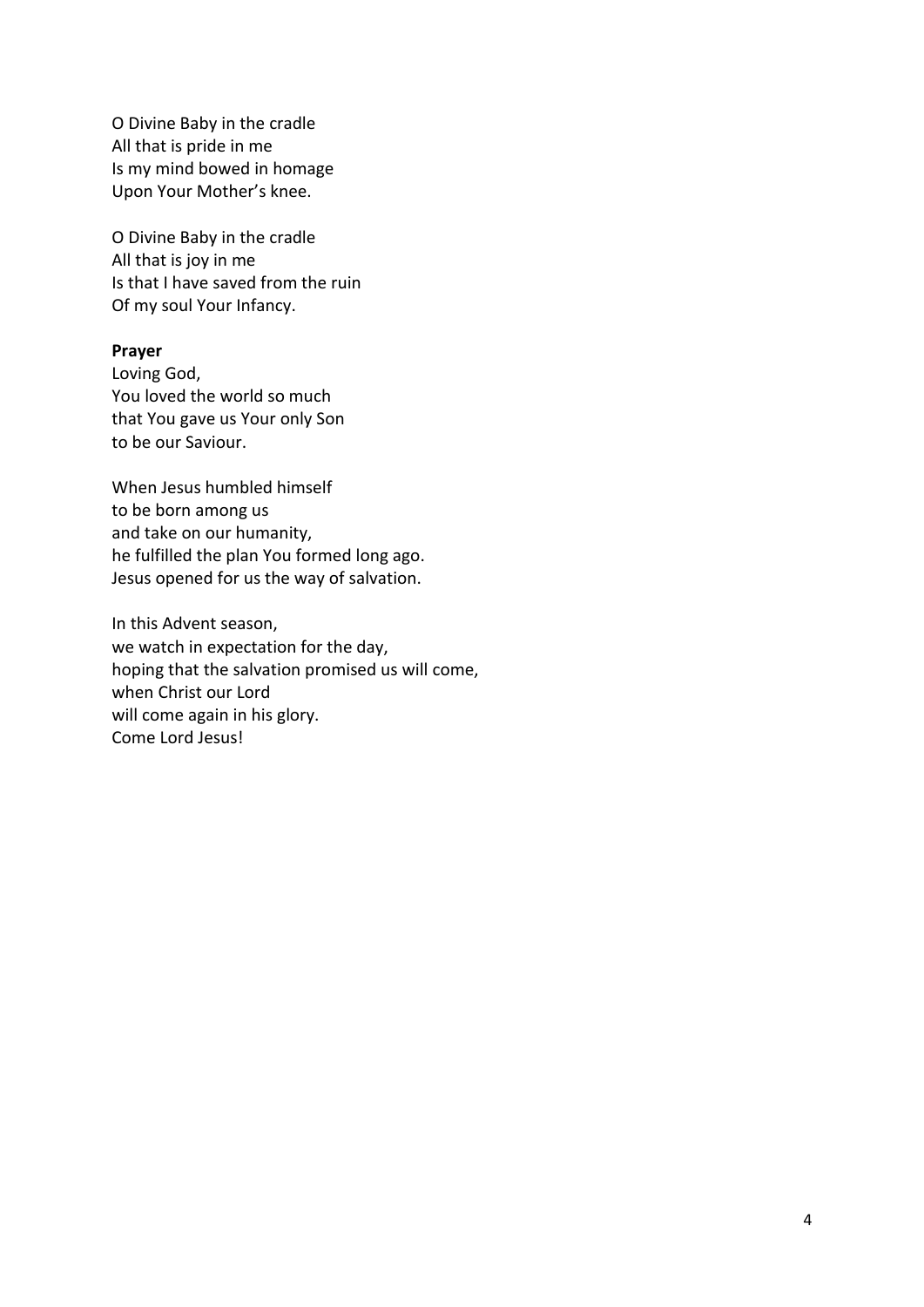## Advent 1 – Monday 3 December | Faith

*St Francis Xavier* 

## **Prayer**

Gracious God, we pray that we may have the same faith as Jesus speaks about in the gospel. May the faith that can move mountains also move our hearts as we prepare for the coming of our Saviour, Jesus Christ. We make this prayer through Christ, our Lord. Amen.

## **Readings**

- **Isaiah 2:1-5 | The Lord will gather many nations in peace in the kingdom of heaven**
- **Psalm 121 | I rejoiced when I heard them say, 'Let us go to God's house'**
- **Matthew 8:5-11 | Many will come and take their place in the kingdom of heaven**

## **Champagnat Marist Reading - A Revolution of the Heart, p. 9**

Many of us realize that the worlds in which we live can no longer be expected to carry the faith for us. The time is long past when we could count on living in a Christian culture, or even on being surrounded by believers. Even in some of our Marist communities, those among us who wish to have a vibrant life of faith cannot count on some in the group for support.

So, here at the dawn of a new millennium, more than a few of us long for a God who will dwell at the centre of our lives. One to whom we can relate easily, and who will provide depth of meaning and an answer to our ultimate concerns. This is the God around whom we long to renew our spirituality and build a life of personal and communal prayer.

## **Intercessions**

We pray for all those who show genuine concern for their neighbours and bring peace of mind and heart to those who suffer from our inhumanity to others. Lord hear us.

We ask your blessing, Lord, on those who show real concern for the spiritual and material good of their neighbours. Lord hear us.

Lord, increase our faith as we wait in hope for the coming of the Saviour. Lord hear us.

## **Prayer**

God of hope, be with us as we begin this Advent journey. Increase our faith, Show us your ways, Teach us your paths,

That we might walk with you more closely, Our hand in your hand, Our feet in your footsteps, That we like Mary and Marcellin May be your willing servants. Amen.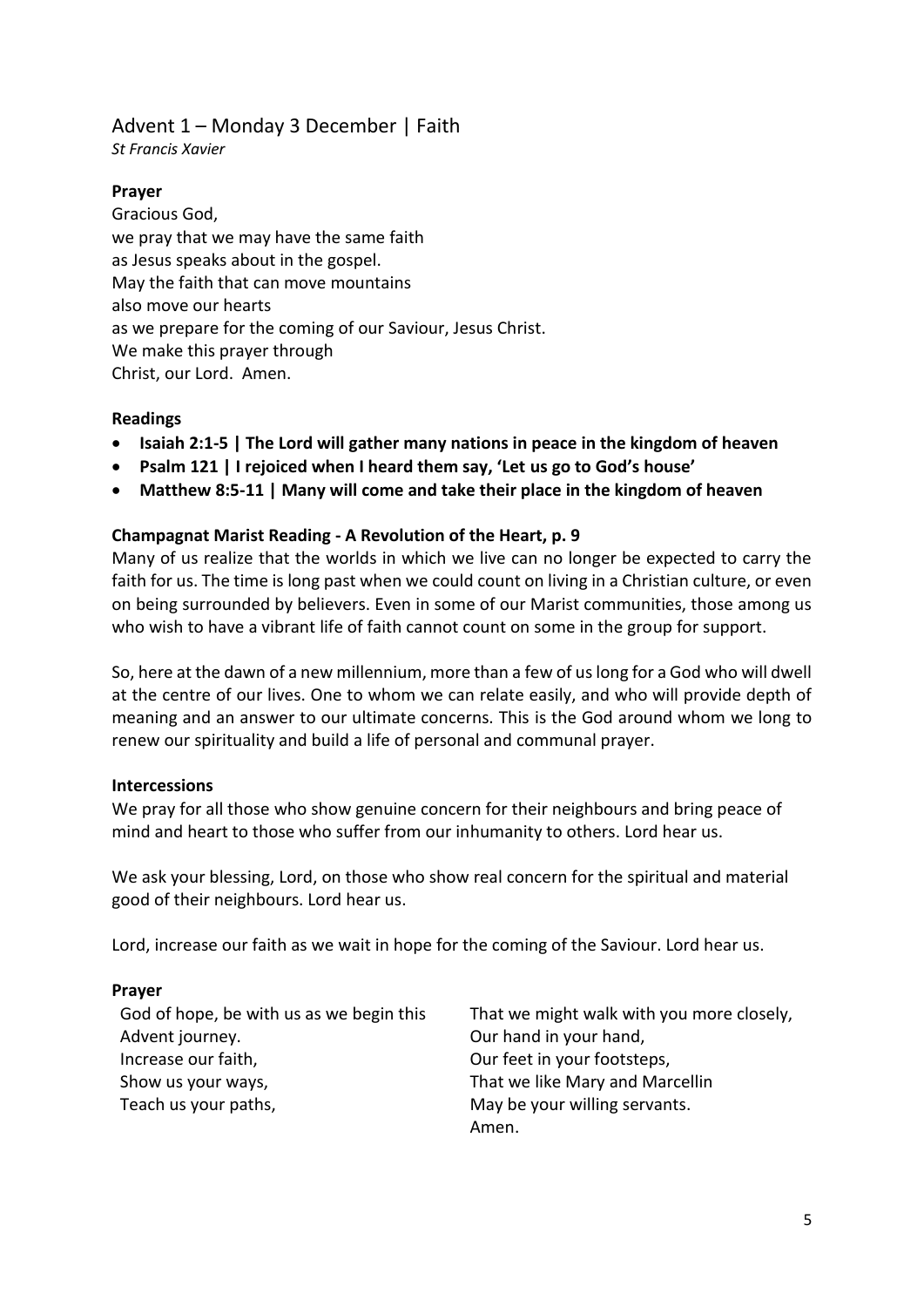## Advent 1 – Tuesday 4 December | Openness to Revelation *St John of Damascus*

## **Prayer**

Loving God, you reveal great things to your followers, especially those with a humble and open disposition. Help us to set aside our fears and hesitations, and to embrace you more wholeheartedly in this season of active preparation for your coming among us. We make this prayer through Christ, our Lord. Amen.

## **Readings**

- **Isaiah 11:1-10 | The Spirit of the Lord rests upon him**
- **Psalm 72 | O God, give your judgement to the king**
- **Luke 10:21-24 | Jesus is filled with the Holy Spirit**

## **Champagnat Marist Reading - Water from the Rock, pars. 19-20**

Marcellin taught the first Brothers: To make Jesus known and loved is the aim of our vocation and the whole purpose of the Institute. If we were to fail in this purpose, our congregation would be useless. In saying this, Marcellin clearly expressed his conviction, and a growing conviction for Marists today – the centrality of Jesus in our life and mission.

For us Jesus is the human face of God. In a privileged way we encounter him in the three special Marist places, where Jesus reveals God to us.

## **Intercessions**

Lord, open our eyes, ears and minds to the mystery of your revelation in our daily lives. Lord hear us.

Lord, help us to welcome the Word of God into our hearts, as a beautiful gift and a privileged encounter with you. Lord hear us.

Lord, may all Champagnat Marists encourage one another and the young people confided to our care. May our relationships with others be marked by joyful simplicity and wholehearted generosity. Lord hear us.

## **Prayer**

God, loving Father of us all, we are encouraged to confidently welcome and share your message despite our limitations. May your kingdom be proclaimed. May your gifts be received. May we live in charity and authenticity and thus reveal you in today's world. Amen.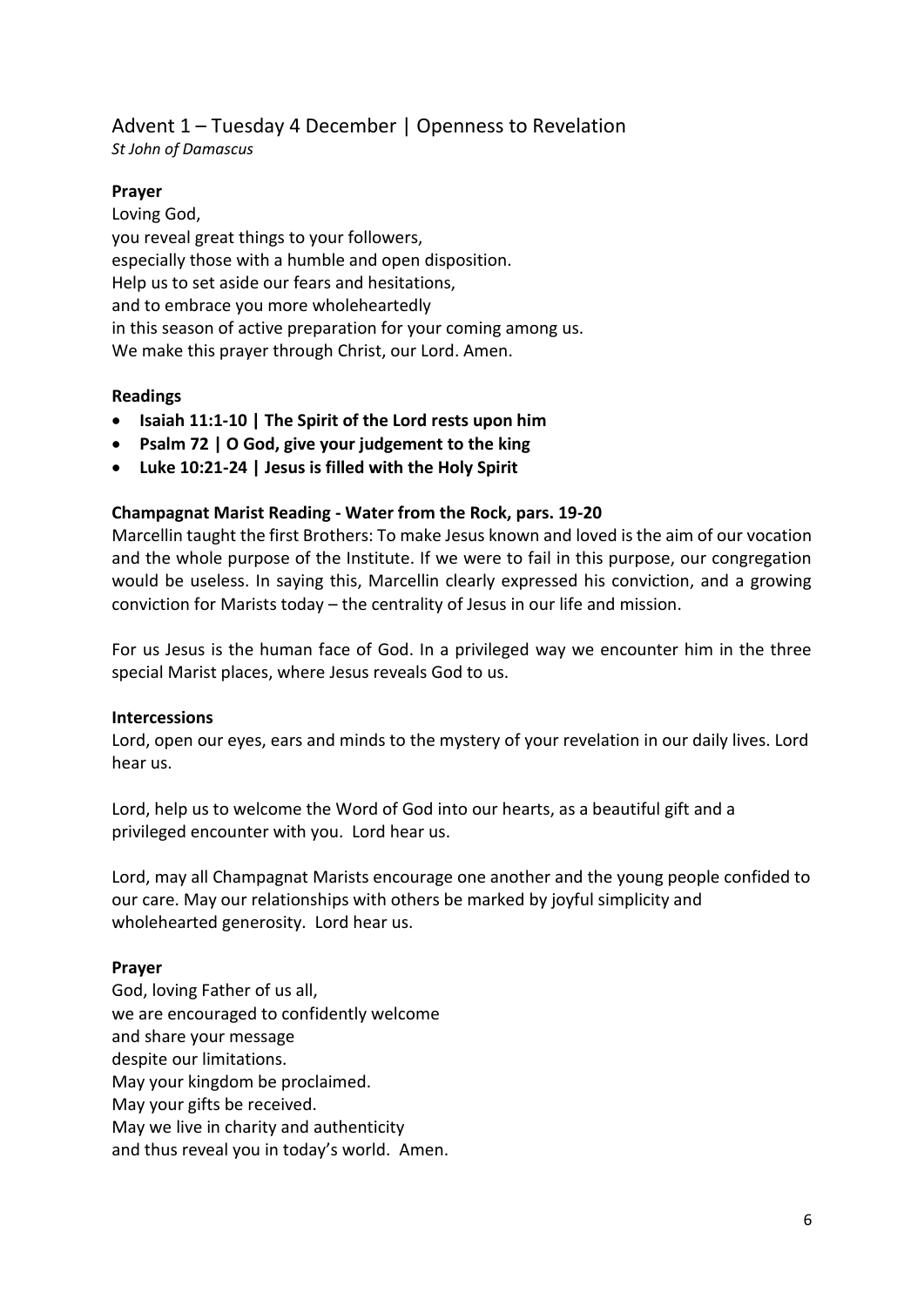## Advent 1 – Wednesday 5 December | Healing

## **Prayer**

Loving God, you challenge us this Advent, this time of preparation, to put aside our pride and to understand our need for repentance and forgiveness. Purify our hearts and sanctify our lives. We make this prayer through Christ, our Lord. Amen.

## **Readings**

- **Isaiah 25:6-10 | The Lord God will wipe away tears from every face**
- **Psalm 23 | the Lord is my shepherd**
- **Matthew 15:29-37 | Jesus healed many and multiplied the bread**

#### **Champagnat Marist Reading - Water from the Rock, par. 124**

Marist spirituality, being apostolic, is lived out on mission. The mission of Marist apostles is born of the experience of being loved by God and of our desire to actively participate in the mission of Jesus. God is passionate about the world and its people, and Jesus expresses this love by a ministry of teaching and healing. *I came that you may have life, and have it abundantly*. Like Jesus we recognise the urgings of the Spirit within, calling us to witness to this Good News. Out of these inner promptings, the mission of the Church is born: to proclaim the Kingdom of God as a new way of living for humanity, a new way to relate with God. We join in this mission of the Church as we look upon the world with compassion.

#### **Intercessions**

We pray that we may be open to hear, to see and to understand the message of Jesus. Lord hear us.

We pray that we may be open to the healing presence of Jesus Christ. Lord hear us.

We pray that we may follow faithfully the way of Jesus Christ, to tell courageously the truth of Jesus Christ, and to live joyfully the life of Jesus Christ. Lord hear us.

#### **Prayer**

Gracious Father, your words are spirit and they are life. Through the prayers of St Andrew, make us true disciples of Christ, eager to spread the Good News by word and example. Through Christ our Lord. Amen.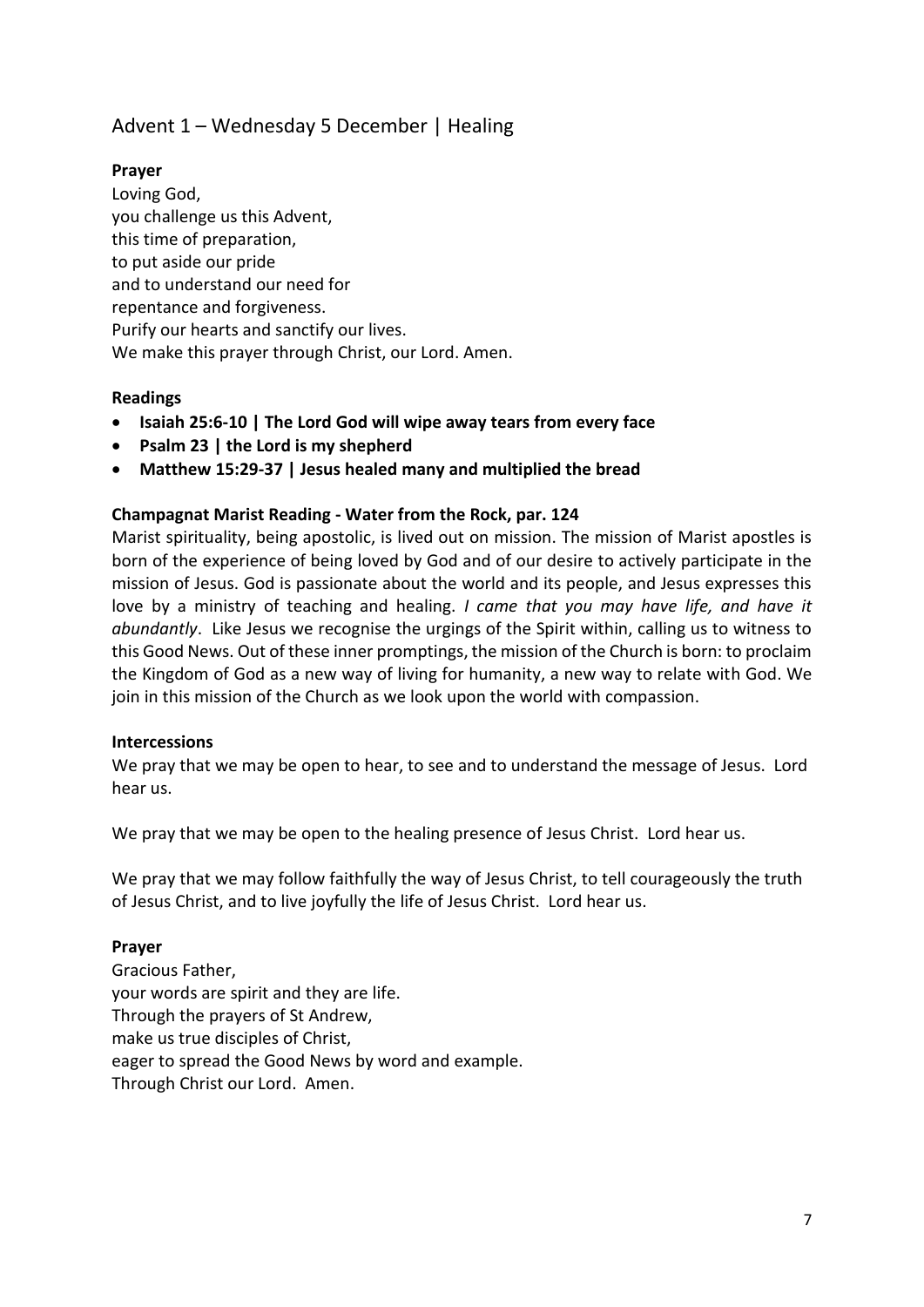## Advent 1 – Thursday 6 December | Doing the Father's Will *St Nicholas*

## **Prayer**

God who dwells with us, we pray for one gift this Advent; we pray for a change of heart. For any relationship with you is more an affair of the heart than of the head.

We pray for hearts open enough so that we can, like Mary, take you at your word and not demand that all of our questions be answered at that outset.

We pray too that our hearts be as fruitful as Mary's and eventually as passionate, on fire, full of love for Jesus and His Good News. Amen.

## **Readings**

- **Isaiah 26:1-6 | Let the upright nations, the custodians of truth, enter**
- **Psalm 118 | Give thanks to the Lord for he is good**
- **Matthew 7:21, 24-27 | Whoever does the will of my Father will enter the kingdom of heaven**

## **Champagnat Marist Reading – Constitutions #43**

The call to live evangelical obedience for the Kingdom involves communities, Provinces, and the Institute itself in a constant search to know God's will. It is not always easy to be sure of what He asks of us, especially in times of profound change and renewal. We discern it in prayer, so as to arrive at a decision in concert with our Superiors. This discernment in the Holy Spirit calls for a spirit of faith, attentiveness to the word of God, fidelity to the charism of the Institute, an accurate reading of the signs of the times, and a putting aside of particular interests of individuals or groups.

## **Intercessions**

We pray for a disciple's heart that is open to the action of the Holy Spirit. Lord hear us.

Lord, we pray that we may be like the sensible person who listens to your word and acts on it. Lord hear us.

Lord, as we prepare for Christmas, help us to find the right balance between action and prayer in our lives. Lord hear us.

## **Prayer**

Lord, what you will, let it be so, Where you will, there we will go, What is your will, help us to know.

Because you will it, it is best, Because you will it, we are blest, Until in your hands our hearts find their rest. Amen.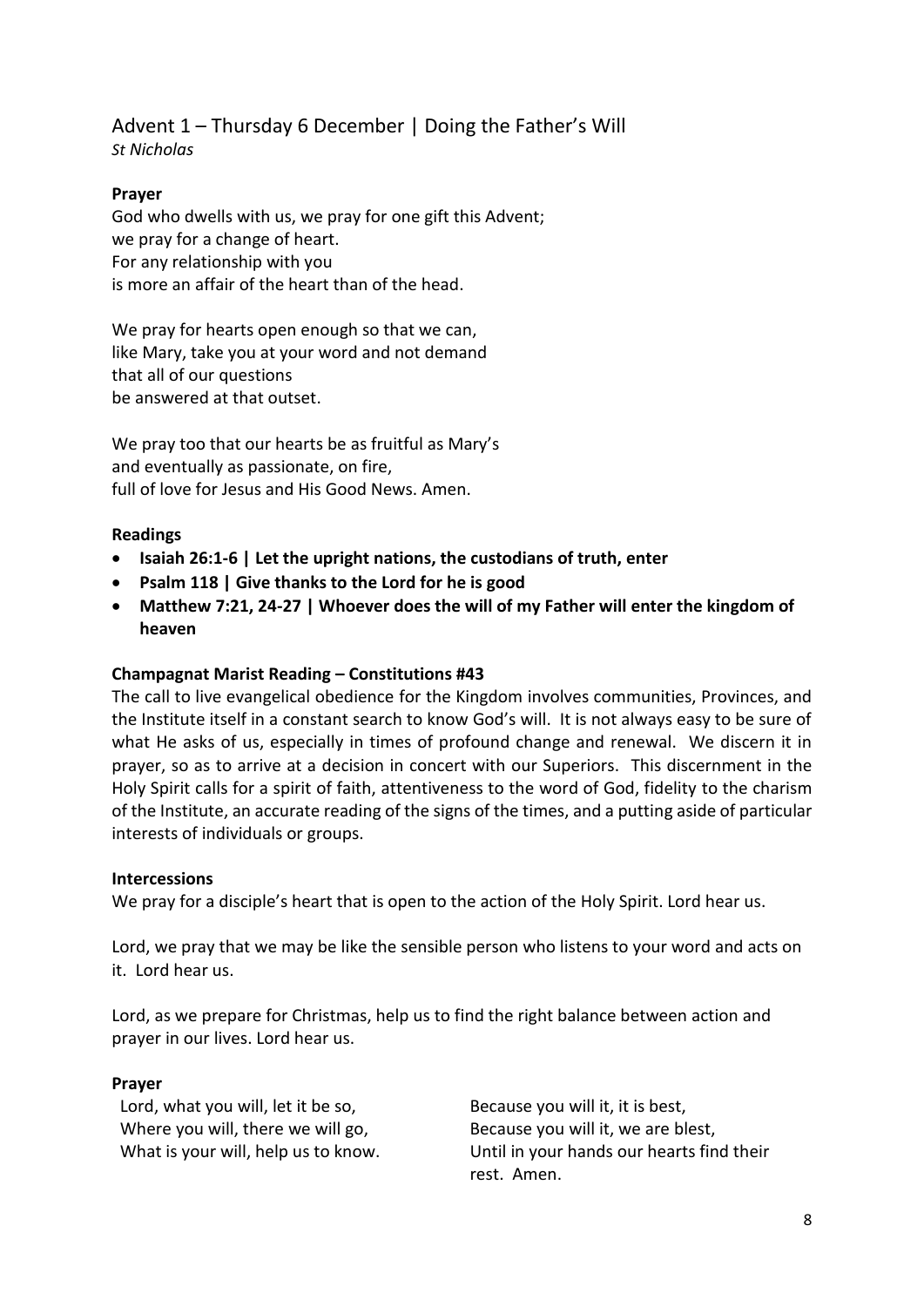## Advent 1 – Friday 7 December

*St Ambrose*

## **Prayer**

God of life, as we begin this period of Advent, may we see Your unconditional love for us in the birth of Jesus. As we rejoice in the birth of our Saviour renew our faith in the healing presence of Jesus in our lives. Amen.

## **Readings**

- **Isaiah 29:17-24 | In that day the eyes of the blind will see**
- **Psalm 27 | The Lord is my light and my help**
- **Matthew 9:27-31 | Their belief in Jesus brought the cure of the two blind men**

## **Champagnat Marist Reading – Water from the Rock, pars. 88-90**

We pray in all situations, with creativity and generosity. No matter the difficulties and struggles of daily life, no matter the limitations and injustices we live with, we continue to see the blessings of God upon us and those we love. Like Mary in her Magnificat prayer, we are grateful to God who has blessed us.

In our times of solitude, we cultivate an interior life that strengthens our love of, and communion with, the world. In this way we become more sensitive to life. Though we experience the poverty of our limitations and failures, we also recognize the beauty and wonder of humanity and of all creation.

Day after day, we feel called to commit ourselves to the world; to contemplate the world with the eyes and the heart of God. Our spirituality draws us to deepen our relationship with Christ and in trust to give ourselves in service in community living and mission.

## **Intercessions**

Lord, heal our blindness when we cannot see your will for us. Lord hear us.

Lord, as you came to us a s a child; give us the insight to see your redeeming love for us. Lord hear us.

Lord, give us the courage to spread your Good News among all those we encounter. Lord hear us.

## **Prayer**

God of love, in the birth of Jesus you show us your personal love for each one of us. Give us a stronger belief in, and love for Jesus Christ, our Redeemer. Amen.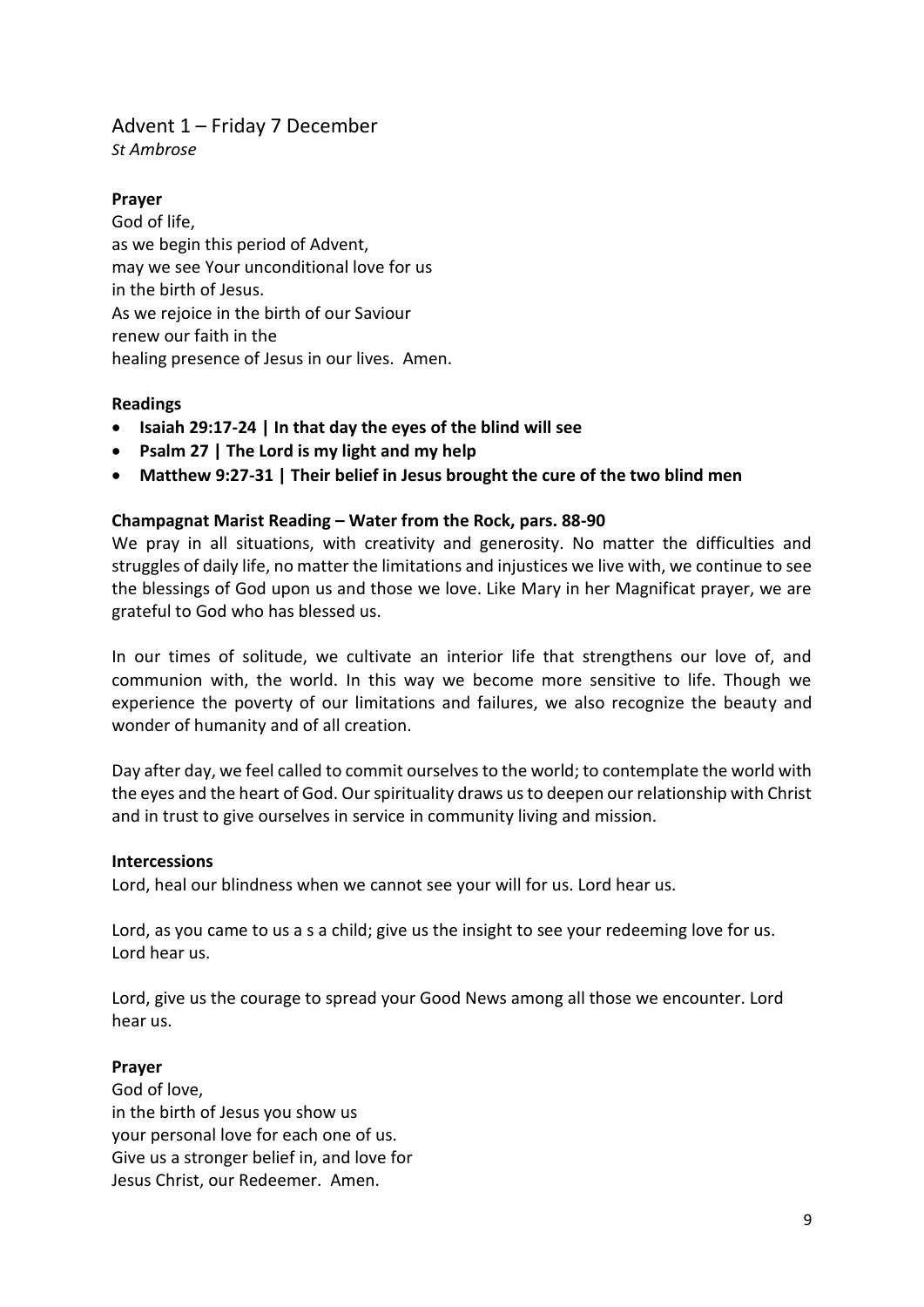## Advent 1 – Saturday 8 December

The Immaculate Conception of the Blessed Virgin Mary Beatification of the Algerian Martyrs (1994-1996) - Bishop Pierre Claverie and his 18 companions, including Br Henri Vergès FMS

## **Greeting to Mary**

O with what joy we sing of Mary, a woman of great love, whose openness and loving kindness, gave birth to God's own Son.

Mary, O so gentle and discrete, be with us as we pray, to know the whisper of His presence, The wonder of His love.

## **Prayer**

Gracious God, may the life of Mary, preserved from sin, help us to follow in the footsteps of Jesus. Open our hearts to your Word, and help us to respond generously, as Mary did. May we become beacons of light where there is darkness, transforming our world, day by day. Amen.

#### **Readings**

- **Genesis 3:9-15,20 | I will place enmity between your seed and the seed of the woman**
- **Psalm 98 | Sing a new song to the Lord**
- **Ephesians 1:3-6,11-12 | God chose us in Christ before the foundation of the world**
- **Luke 1:26-38 | Rejoice, favoured one, the Lord is with you**

#### **Reading**

Mary is, for each one of us, the sign and reality of the Kingdom already here and still to come. During the time of Advent Mary is, more than ever, the way which leads to Jesus. Without waiting for the morrow she is already living, in every detail of her daily life, the values of the kingdom which her Son is coming to establish.

#### **Dialogue Prayer** (based on the *Constitutions*)

- Mary lived out her whole life in the spirit of her "Fiat". *She is blessed because she listened to the word of God and carried it out. (C. 38)*
- As Champagnat Marists, Lay and Brothers, we come to Mary, the Handmaid of the Lord, to be schooled by her, and we respond to her call: *"Do whatever he tells you". (C. 38)*
- Faithful handmaid, she lives out her YES even to the Cross. *Mother, she ponders in her heart what Jesus does, and relates his actions to the words of Scripture. (C. 67)*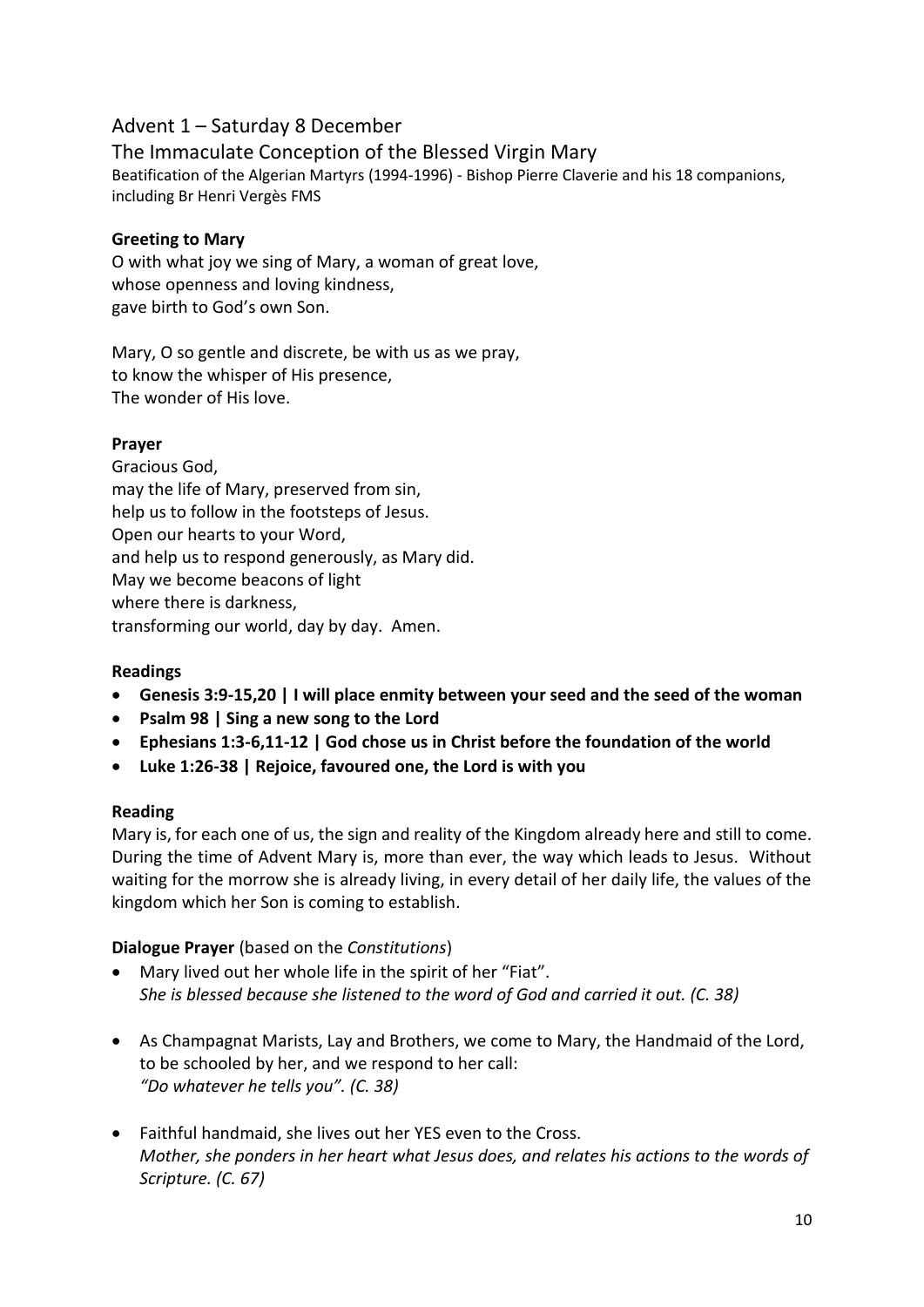• We contemplate her, hidden and unknown in the world, faithful in her mission of bringing God to us. *Patiently she awaits God's hour. (C. 84)*

#### **Intercessions**

Let us praise God who has given us Mary as a model of holiness. We pray: *Mother of Christ, teach us to hear the word of God.*

Be praised in Mary, comforter of the afflicted; teach us to be a healing presence in the lives of others. *Mother of Christ, teach us to hear the word of God.*

Be praised in Mary, help of Christians; help us to proclaim the Gospel with our lives. *Mother of Christ, teach us to hear the word of God.*

Be praised in Mary, Queen of Peace; give us forgiving hearts and bless our world with the peace that only you can give. *Mother of Christ, teach us to hear the word of God.*

#### **Prayer**

Loving God, you have given us Mary, the mother of Jesus to encourage and guide us on the way to union with you. Let her life of loving obedience and prayer be a beacon of light for us as we seek to follow your Christ. We ask this in the name of that same Jesus Christ, the Eternal Word, who lives and reigns with you and the Holy Spirit, forever. Amen.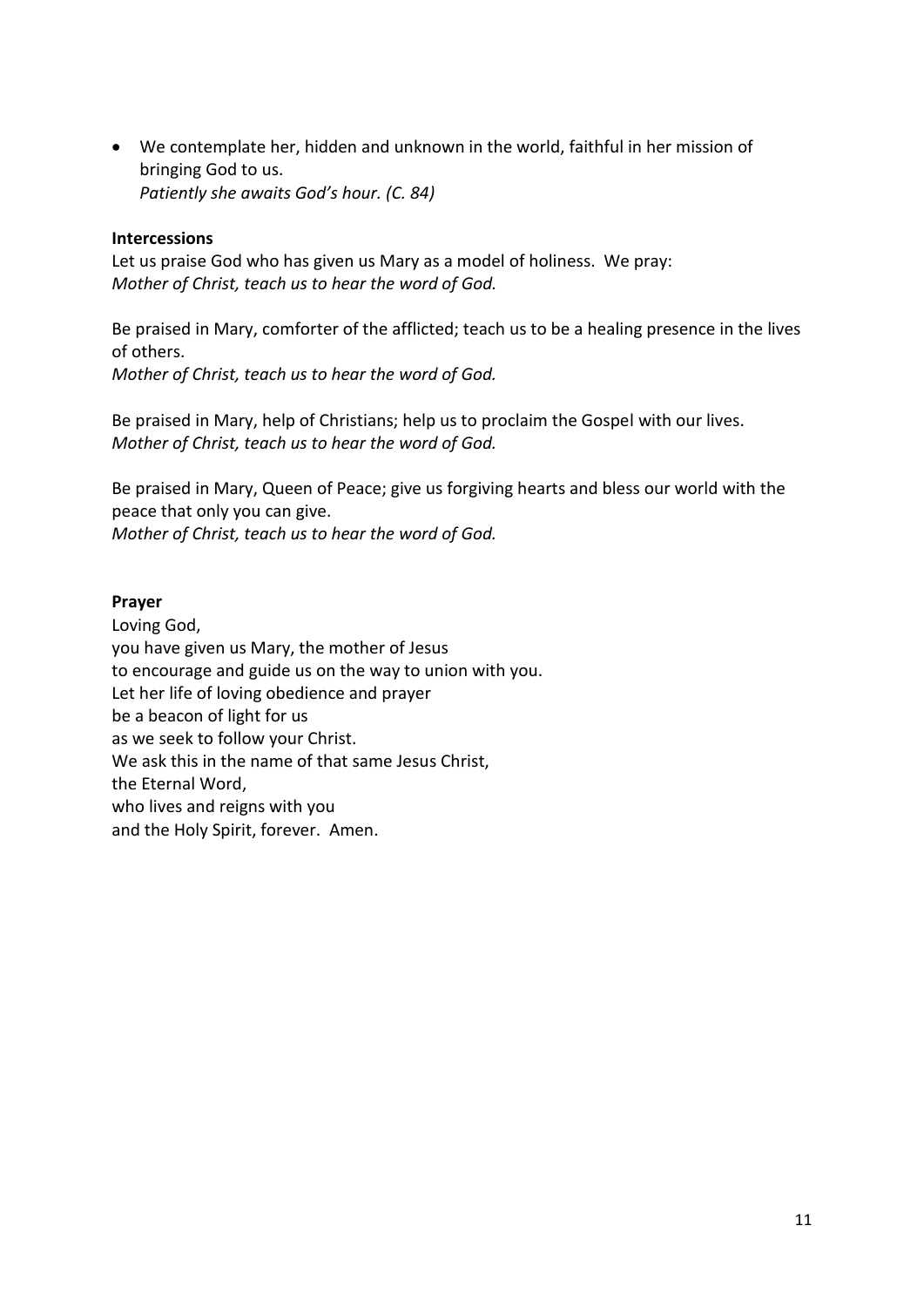Advent 2 - Sunday 9 December | All people will see the salvation of God

## **Prayer**

Lord of heaven and earth, you govern all things according to your love. May the light of the Gospel scatter the darkness of the world, And may you open the hearts of all who remain blind to the Truth. We ask this through Jesus Christ, our Lord. Amen.

## **Readings**

- **Baruch 5:1-9 | Jerusalem – God will show your splendour**
- **Psalm 126 | When the Lord delivered Sion from bondage**
- **Philippians 1:4-6,8-11 | Show yourselves without blame in the day of Christ**
- **Luke 3:1-6| All people will see the salvation of God**

#### **Champagnat Marist Reading – Evangelisers in the Midst of Youth, par. 69**

We are invited to be prophets in our time, to listen to the calls that God is sending us through the lives and suffering of so many brothers and sisters who find themselves at the margin of society. In these specific conditions, feeling a responsibility to proclaim the Gospel and denounce the profaning of God's face present in each person, our mission takes shape and becomes set, enriched by the particular goings-on in the world around us. In this process we approach young people and open our eyes to their dreams and plans and their genuine challenges. This offers us the wherewithal to truly become builders of justice and peace in the world. Ours is a prophetic Church in tune with the prophetic vocation of youth.

#### **Intercessions**

We pray that our faith may make a difference in the world. Lord hear us.

We pray that all nations may know true and lasting peace. Lord hear us.

We pray that we may be attentive to the prophets in our time. Lord hear us.

#### **Poem | A Christmas Prayer (Ian Oliver)**

On that holy night, Somehow It happened.

Somehow, God took a handful of humanity: Proud, petulant, passionate; And a handful of divinity: Undivided, inexpressible, incomprehensible: And enclosed them in one small body.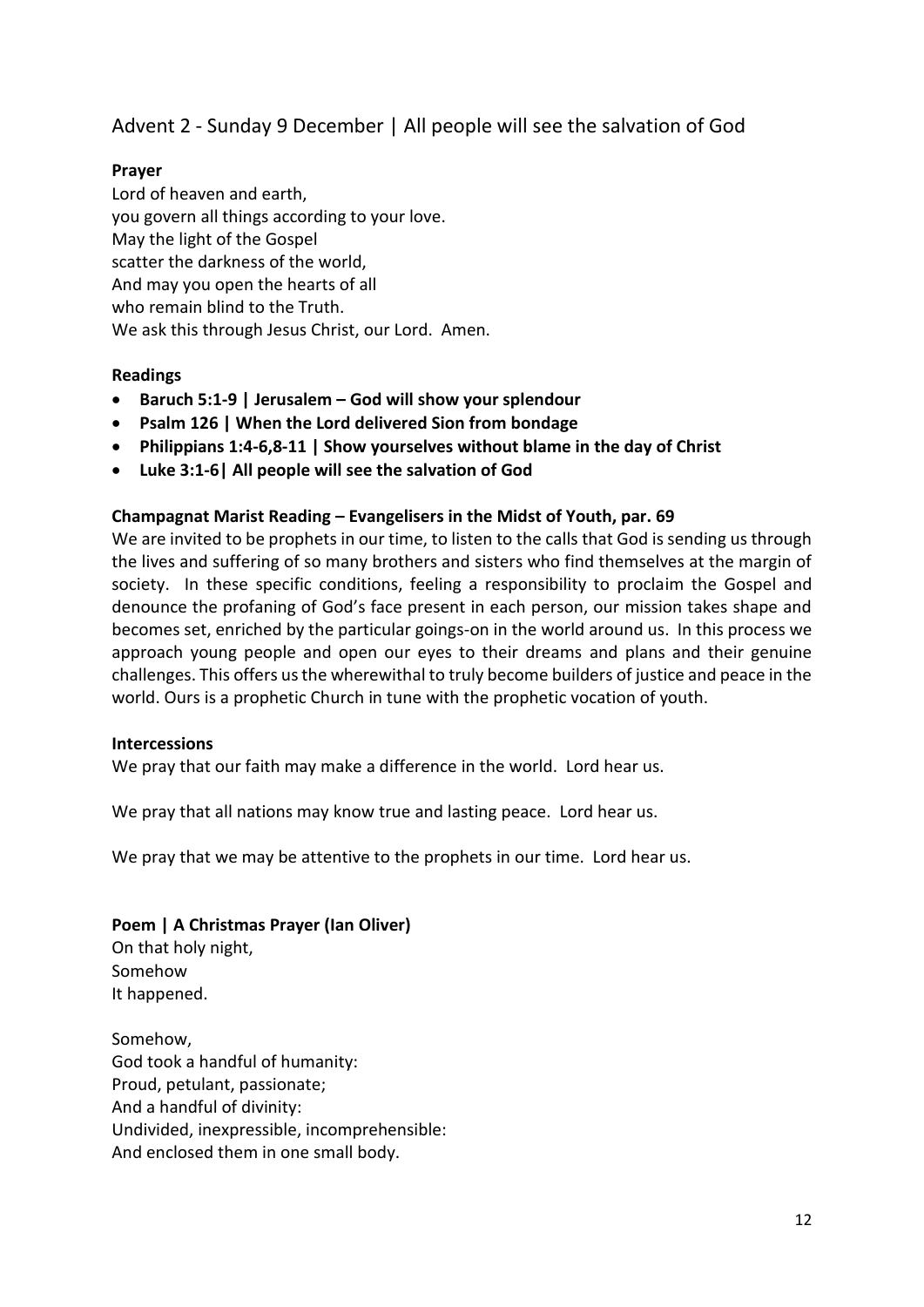Somehow, the all too human Touched the divine. And was not vaporized. To be human was never the same, But forever thereafter, Carried a hint of its close encounter with the perfect. And forever thereafter, God was never the same, But carried a hint of the passion of the mortal.

If God can lie down in a cattle-trough, Is any object safe from transformation? If peasant girls can be mothers to God, Is any life safe from the invasion of the eternal?

If all this could happen, O God, What places of darkness on our earth Are pregnant with light waiting to be born this night?

If all this could happen, O God, Then you could be, and are, anywhere, everywhere, Waiting to be born this night in the most Unbelievable places, Perhaps even in our own hearts.

#### **Prayer**

Almighty God, You sent John the Baptist into the world to prepare the way for Your Son. May we also prepare a place for Your Son in our hearts. Give us the conviction to actively work for a more just world on which all of creation reflects Your goodness and grace. Grant this through our Lord, Jesus Christ. Amen.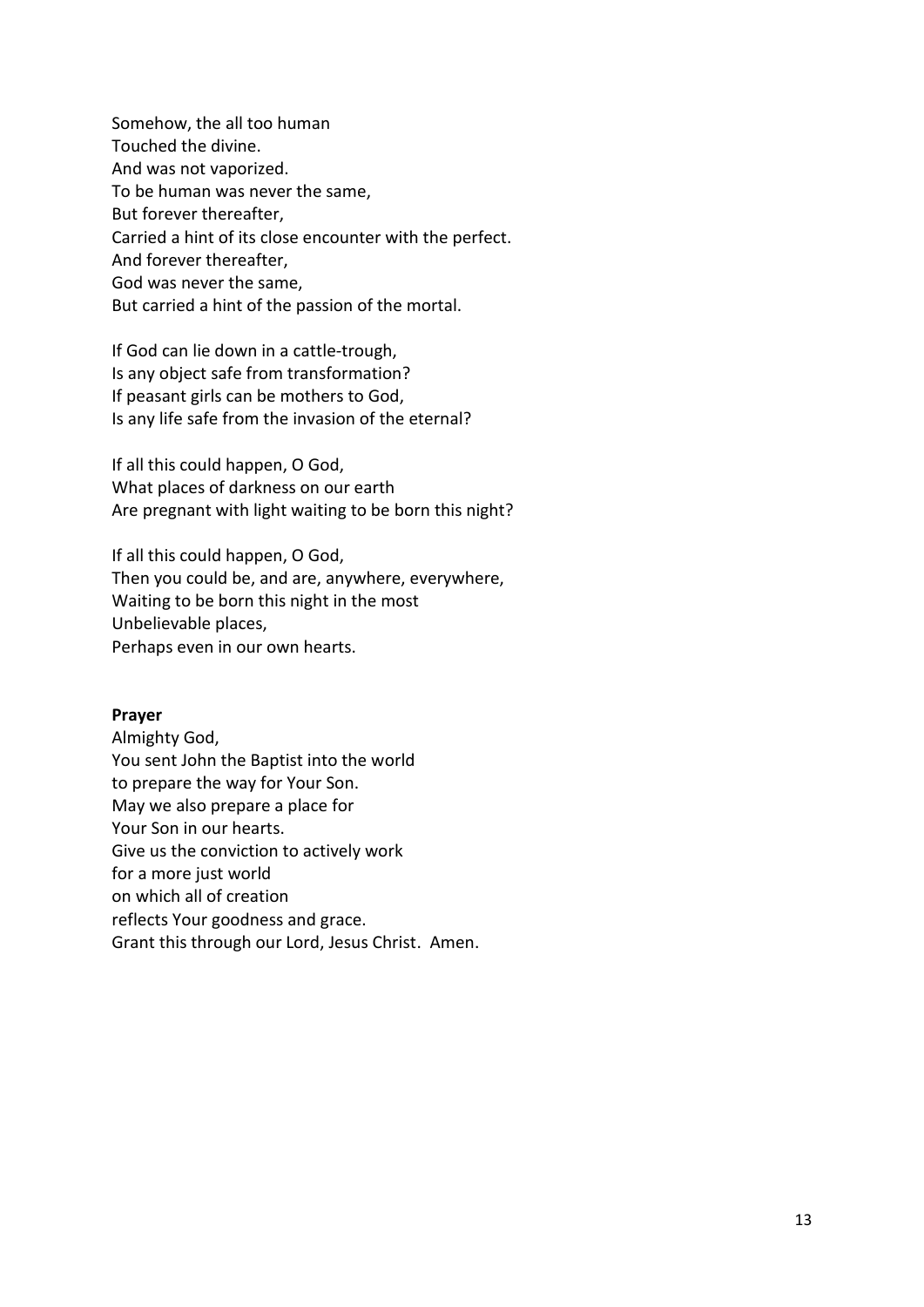## Advent 2 - Monday 10 December | We have seen wonderful things

## **Prayer**

Gracious God, open our hearts to prepare the way for the coming of Christ. Open our hearts to your Word, and instruct us in your ways of compassion. May we become beacons of light where there is darkness, transforming our world, day by day. Amen.

## **Readings**

- **Isaiah 35:1-10 | God will come and save you**
- **Psalm 84 | I will hear what the Lord God has to say**
- **Luke 5:17-26 | We have seen wonderful things this day**

#### **Champagnat Marist Reading - Marvellous Companions, p. 70**

Our rediscovery of Scripture in the years that have followed Vatican II has changed our vision of God significantly. No longer consigned to the role of distant purveyor of history, He is at last able to be himself. Rest assured that God is fully invested in our world's transformation. The gospel stories remind us that where life was diminished, Jesus restored it; where the human spirit was imprisoned, he made his presence felt by liberating it.

#### **Intercessions**

Most provident God, you promised us that the desert shall rejoice and bloom, may all people find sufficient water of spirit and truth to satisfy their thirst. In trust we say, **our God is here**.

May the eyes of the blind be open. Grant us the gift to recognise our own blindness. In trust we say, **our God is here**.

Your highway shall be called the holy road. Grant us the courage and understanding to share in the burdens of our companions on the journey. In trust we say, **our God is here**.

#### **Prayer**

God of wondrous deeds, your grace and mercy astound us. Make us more aware of your vision of truth and love, of justice and peace. Strengthen us as we prepare the way for your coming among us. We ask this through Christ our Lord. Amen.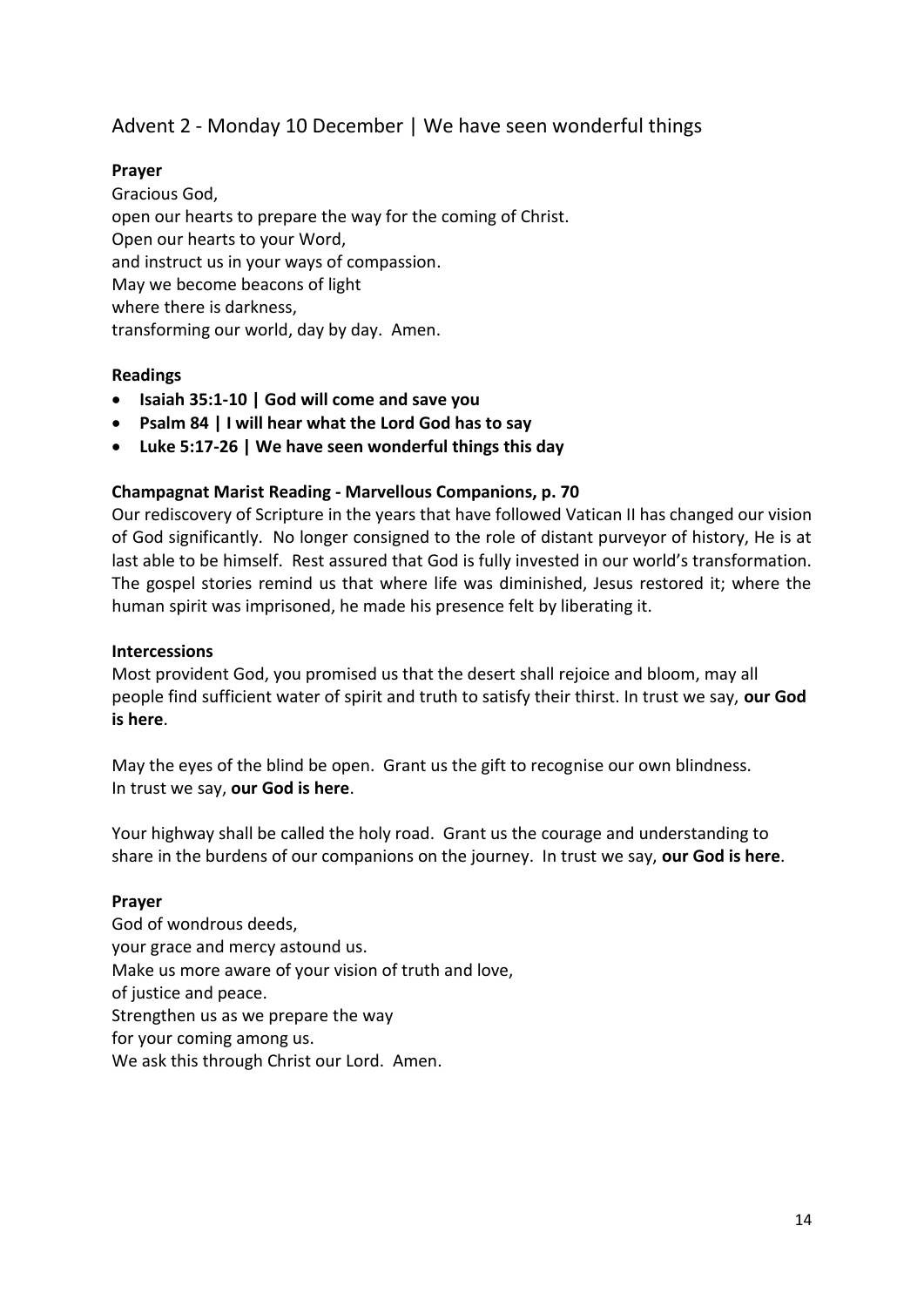#### Advent 2 – Tuesday 11 December | Welcoming the Lost Sheep *St Damasus I*

## **Prayer**

God of compassion, you gather us into your arms as a shepherd gathers the lambs. May we show your gentleness to our brothers and sisters. Through Jesus Christ, our Lord. Amen.

## **Readings**

- **Isaiah 40: 1-11 | God consoles his people**
- **Psalm 96 | O sing a new song to the Lord**
- **Matthew 18: 12-14 | God does not will the little ones be lost**

## **Champagnat Marist Reading – In the Footsteps of Marcellin Champagnat, par. 204**

Along with other persons and institutions, we accept an advocacy role on behalf of young people who are victims, or where their rights and well-being are concerned in any way, and on behalf of greater social justice generally. We communicate with our Province community regarding our experiences and the concerns that arise, seeking collective support where this is appropriate.

#### **Intercessions**

Let us pray for one another that the Lord will open our minds and hearts to be true to the message He gives us through His word today. Lord hear us.

Help us Lord to be of service to one another and to be the face and hands of your tender mercy. Lord hear us.

You search after the wandering sheep, may we feel your gentle guidance when we wander from your way. Lord hear us.

#### **Prayer**

Loving God, you sent your Son among us, born of a woman, to be our Messiah. Open our ears to hear your Word, and our hearts to recognise you

present in the daily events of our lives. Help us, like Mary, to say "yes" to all that you ask of us. We ask this through Jesus Christ, our Lord. Amen.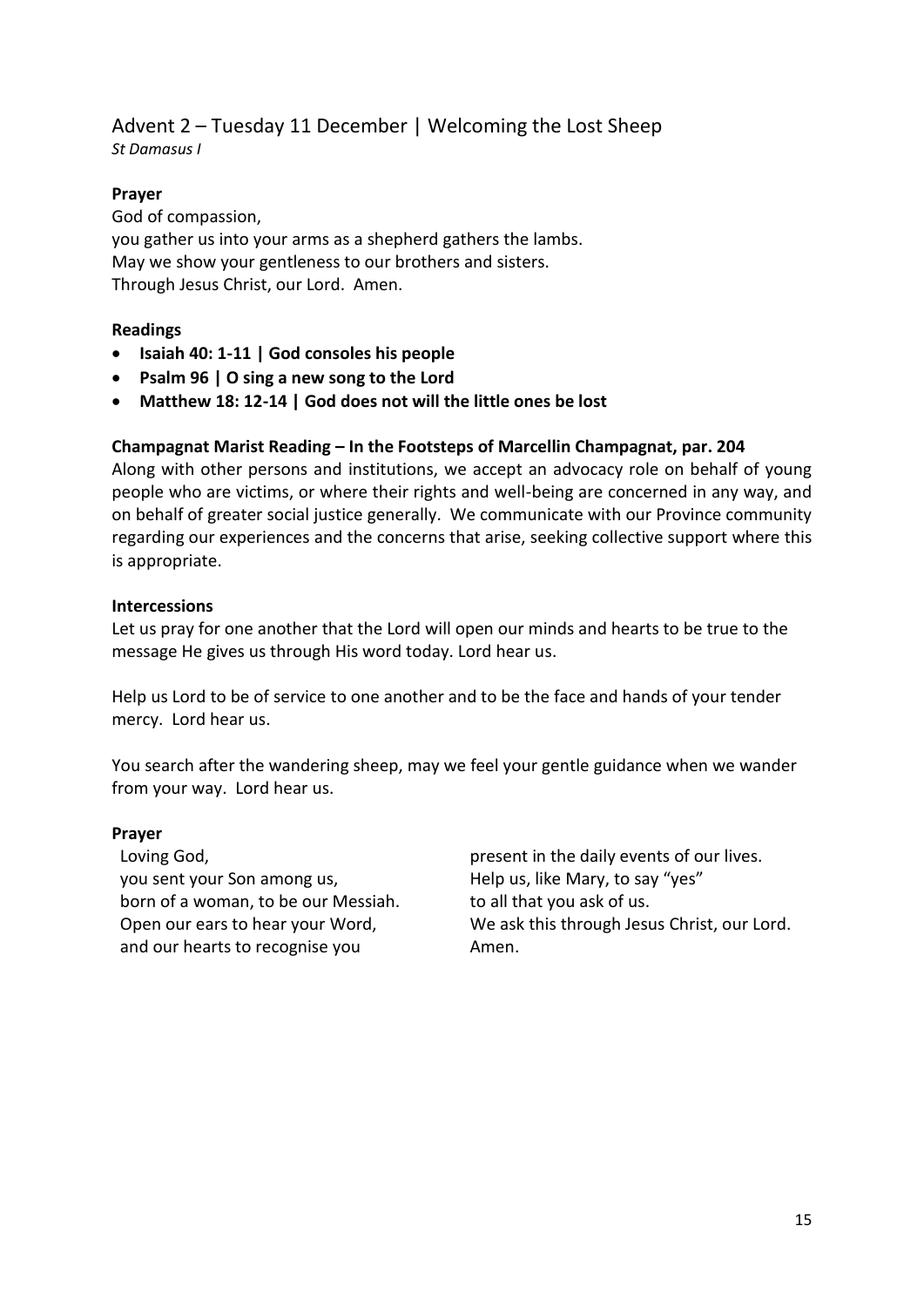## Advent 2 – Wednesday 12 December | Come to me *Our Lady of Guadalupe*

## **Greeting to Mary**

O with what joy we sing of Mary, a woman of great love, whose openness and loving kindness, gave birth to God's own Son. Mary, O so gentle and discrete, be with us as we pray, to know the whisper of His presence, the wonder of His love.

#### **Prayer**

Father, we praise you with Mary, for the wonders of your love. We thank you for renewing us this morning with the gift of life in your presence. We thank you for sending Jesus, your Son, to reveal to us your wonderful love. We thank you for searching for us and calling us to follow Jesus. We open our hearts, hands and minds to the people and the events of this day. Amen.

#### **Readings**

- **Isaiah 40:25-31 | God gives strength to the weary**
- **Psalm 103 | My soul, give thanks to the Lord**
- **Matthew 11:28-30 | Come to me**

#### **Champagnat Marist Reading - Fidelity to the mission in situations of social unrest, p.102**

When the Constitutions tell us that our ways of being and acting draw their inspiration and guidance from the attitudes that made Mary the perfect disciple of Christ (cf. C 4), they are asking us to live her spirit. … l ask Mary to give to me and to each one of my Marist Brothers that attitude of attentive listening, prompt obedience, simple commitment to people, trust, strength, humility and serene joy.

Br Benito Arbués

#### **Intercessions**

Jesus, you invite us to come to you to and find rest for our burdens. In confidence we pray, **come, Lord Jesus.** 

You call us to be gentle of heart, may we be your gentle presence for others. In confidence we pray, **come, Lord Jesus.** 

On this feast of Our Lady of Guadalupe, we pray that like Mary, we may hear the Word of God and respond generously to His call. In confidence we pray, **come, Lord Jesus.** 

#### **Prayer**

God of love, you invite us in Jesus to lay down our burdens and to be gentle of heart. Help us to be open to your unconditional love. Teach us your ways of mercy and love that we may show your compassion to all people. We ask this through Christ our Lord. Amen.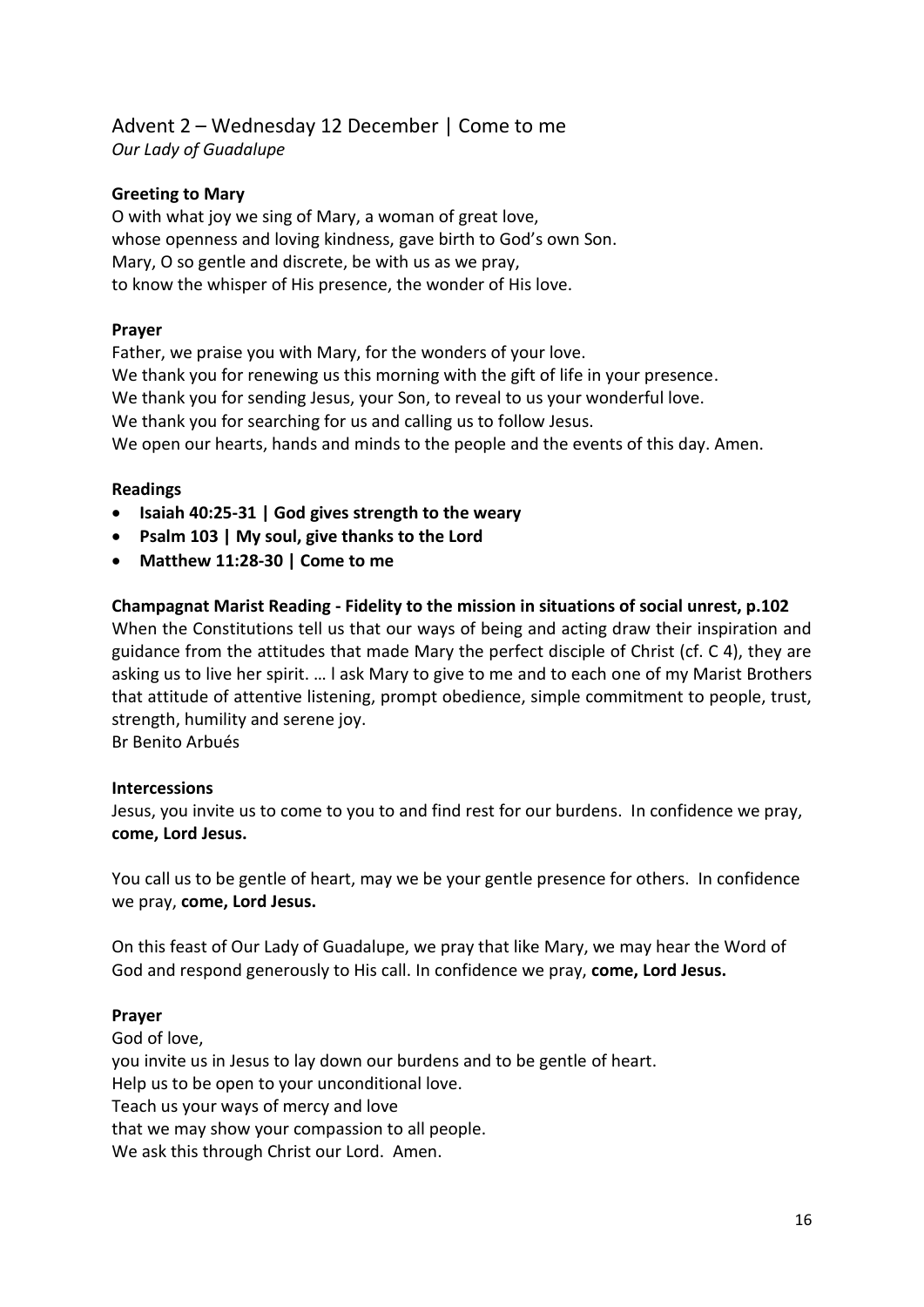## Advent 2 – Thursday 13 December | Take up your cross *St Lucy*

## **Prayer**

Father, as we prepare for the birth of your Son, Jesus, who walked the path of obedience, even to the Cross. Help us to discern your holy will in our lives and make our hearts obedient to the prompting of your Holy Spirit. Amen.

## **Readings**

- **Isaiah 41: 13-20 | I am your redeemer, the Holy One of Israel**
- **Psalm 145 | I will give you glory, O God my King**
- **Matthew 11: 11-15 | No greater than John the Baptist has been born**

#### **Champagnat Marist Reading – Water from the Rock, pars. 22 & 24**

At the foot of the Cross, we are in awe of a God who loves us without reserve. We find a God who shares the physical and psychological suffering, betrayal, abandonment and violence experienced by humanity, and transforms these experiences. There we enter the mystery of redemptive suffering and learn humble fidelity in love. The crucified Christ is the sign and deepest expression of a God who is love.

At the Cross, we associate ourselves with people affected by failure and suffering, and with those who struggle for bread, justice and peace.

#### **Intercessions**

We pray that we may remain faithful to proclaiming the Kingdom of God through our words and actions. Lord hear us.

We pray for those who courageously witness to the Gospel in areas where the Church is persecuted. Lord hear us.

We pray for all those who have committed their lives to building relationships of peace and justice. Lord hear us.

## **Prayer**

God our Father, we remember the violent deaths of John the Baptist and of Jesus, who were obedient to your will. Look with pity on those who are suffering persecution because of their faith. Grant this through Jesus Christ, our Saviour. Amen.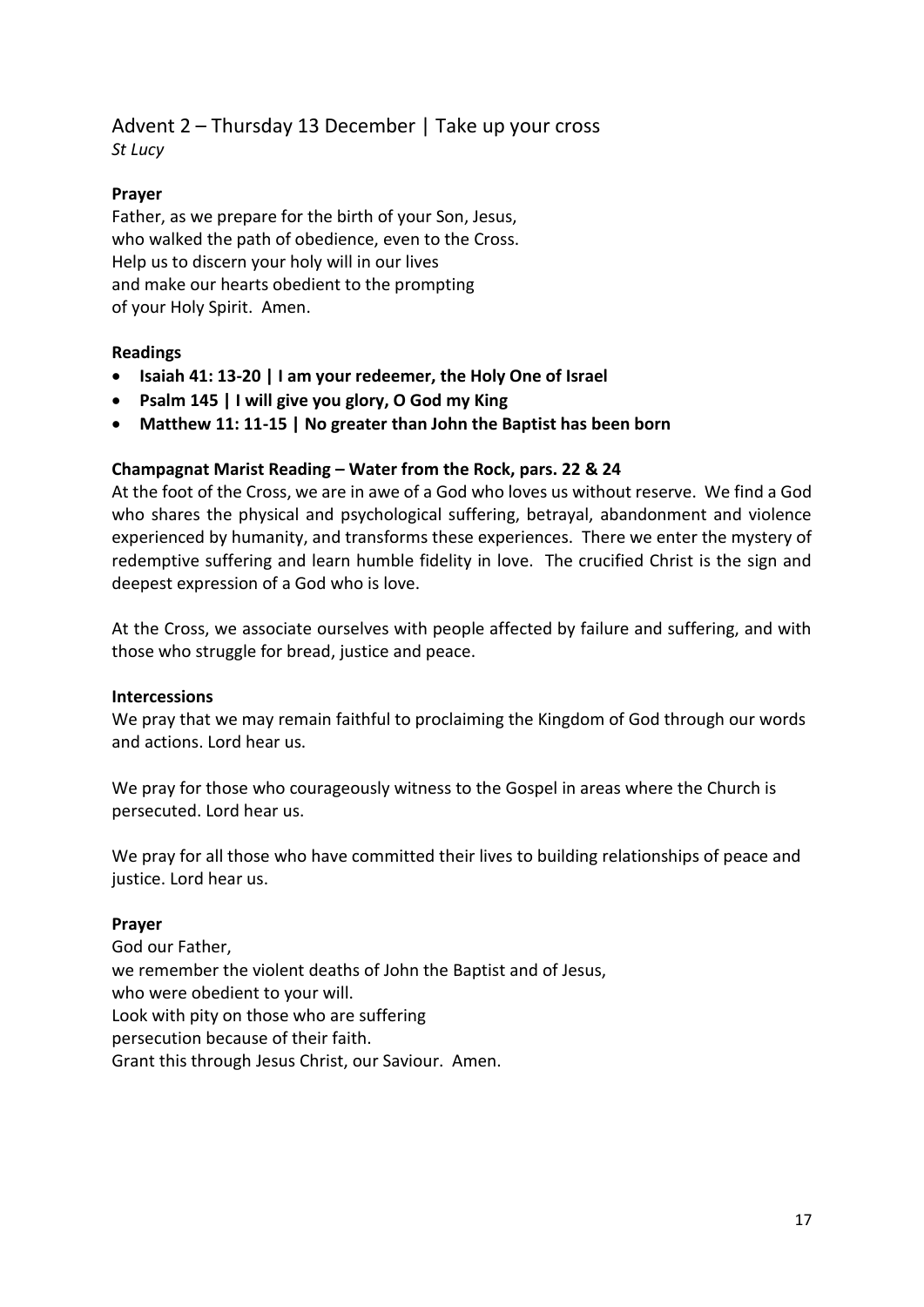## Advent 2 – Friday 14 December | God's wisdom

*St John of the Cross*

## **Prayer**

God of life, help us to look forward to the coming of your Son who shoulders our yoke and lifts our burdens that we may be enabled to proclaim the coming of your Kingdom. Amen.

## **Readings**

- **Isaiah 48:17-19 | If only you had listened to my commandments**
- **Psalm 1 | Happy indeed is the person who follows not the counsel of the wicked**
- **Matthew 11:16-19 | They listened neither to John nor the Son of Man**

## **Champagnat Marist Reading - Water from the Rock, par. 109**

With God's grace we engage in the challenging journey of growing into that inner harmony that attracted people to Jesus - humble and gentle of heart. We cannot grow towards our potential as human beings without being involved with others, and responding to the support and challenges posed by those who share our journey most intimately.

## **Intercessions**

Lord, we thank you for your Word which lightens our way and lifts our burdens. Lord hear us.

Lord, lighten our burdens, grant us we ask your forgiveness and healing. Lord hear us.

Lord, bless those who are overburdened and give them your peace. Lord hear us.

## **Prayer**

God of compassion and love, we thank you for your Word today as we prepare for the birth of Jesus, our way, our truth and our life. Through Jesus Christ, our Saviour. Amen.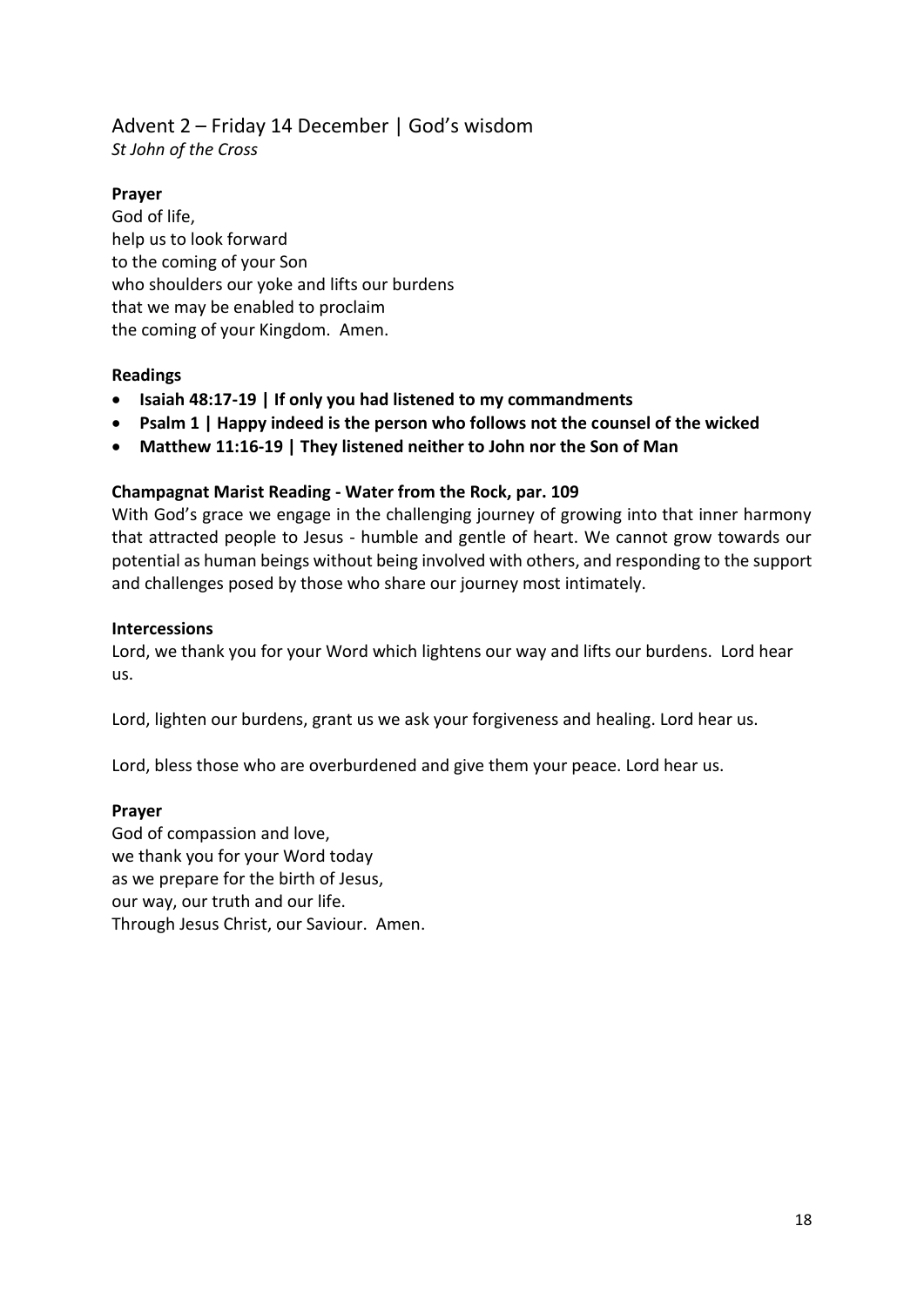## Advent 2 – Saturday 15 December | Recognising the Saviour **Foundation Day of the District of the Pacific 2013**

## **Prayer**

Father, as we prepare for the birth of your Son, Jesus, help us to discern your holy will in our lives and make our hearts obedient to the prompting of your Holy Spirit. Amen.

## **Readings**

- **Ecclesiasticus 48:1-4, 9-11 | Elijah came to them**
- **Psalm 80 | O shepherd of Israel, hear us**
- **Matthew 17:10-13 | Elijah has already come and they did not know him**

## **Champagnat Marist Reading - Revolution of the Heart, p. 34**

The members of our 20th General Chapter challenged us "to centre our lives and communities in Jesus Christ, like Mary, with passion and enthusiasm, and to implement processes of human growth and conversion which promote this."

Their Message is a challenging one, but not without its own measure of joy. Certainly, today joy must be very evident in our life and mission as Marcellin's brothers. As one of our brothers said to me recently: "Wouldn't it be wonderful for you and for me to come to the end of our Marist life and wonder if there was any merit in it at all, because we had enjoyed it so much?"

So, my Brothers, let us be up and doing. The challenge we face is clear, and we have the resources to contend with it. But hasn't the challenge ever been the same, beginning with our foundation on 2nd January 1817? Marcellin put it very simply: "To love God," he said, "to love God and to labour to make God known and loved – this is what a brother's life should be." In giving us this description of our vocation, he was reminding us that at the heart of our identity as Little Brothers of Mary, now as then, must be found, first and foremost, Jesus Christ and his Good News.

## **Intercessions**

We pray that we may remain faithful to proclaiming the Kingdom of God through our words and actions. Lord hear us.

We pray for those who courageously witness to the Gospel in areas where the Church is persecuted. Lord hear us.

We pray for all those who have committed their lives to building relationships of peace and justice. Lord hear us.

## **Prayer**

God our Father,

open our eyes to your presence in our lives and in our world that we may perceive and announce Christ's saving presence to all who wait in darkness. Grant this through Jesus Christ, our Saviour. Amen.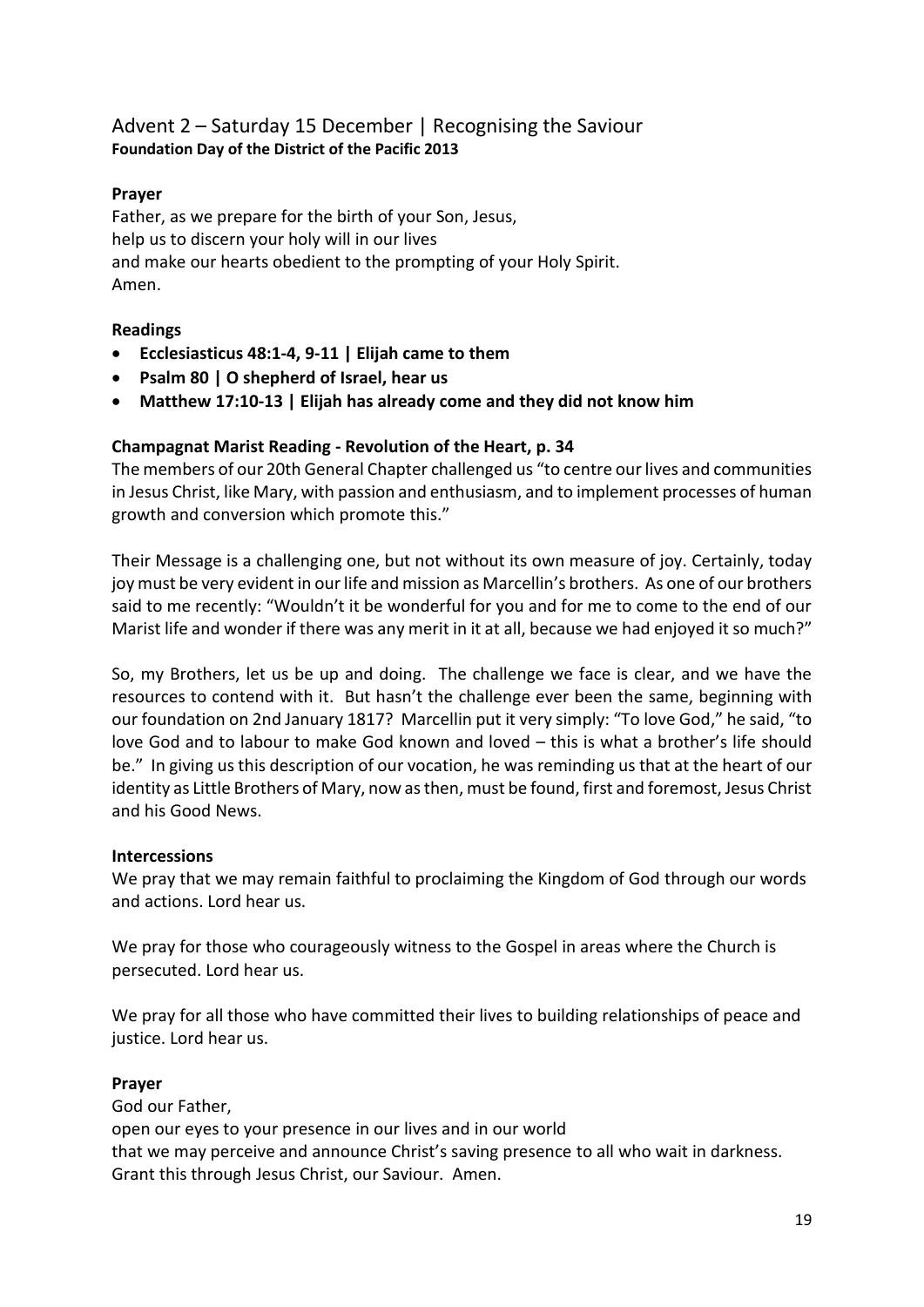## Advent 3 – Sunday 16 December | Rejoice in the Lord

## **Prayer**

At this Advent-time we remember Mary and Joseph, giving thanks for their faithfulness, courage and obedience, stepping out into the unknown, in the strength of your Spirit, playing their part in the fulfilment of your plan to bring your prodigal people home again. We pray that their example might be the pattern of our lives. That when your gentle whisper breaks through the clamour of this world and into our small corner, we might be ready to listen, and having listened, to act. Amen.

## **Readings**

- **Zephaniah 3:14-18 | The Lord will renew you with his love**
- **Psalm - Isaiah 12:2-6 | That day, you will say**
- **Philippians 4:4-7 | The Lord is near**
- **Luke 3:10-18 | What then must we do?**

## **Champagnat Marist Reading – Revolution of the Heart, p. 34**

The members of our 20th General Chapter challenged us "to centre our lives and communities in Jesus Christ, like Mary, with passion and enthusiasm, and to implement processes of human growth and conversion which promote this."

Their Message is a challenging one, but not without its own measure of joy. Certainly, today joy must be very evident in our life and mission as Marcellin's brothers. As one of our brothers said to me recently: "Wouldn't it be wonderful for you and for me to come to the end of our Marist life and wonder if there was any merit in it at all, because we had enjoyed it so much?"

So, my Brothers, let us be up and doing. The challenge we face is clear, and we have the resources to contend with it. But hasn't the challenge ever been the same, beginning with our foundation on 2nd January 1817? Marcellin put it very simply: "To love God," he said, "to love God and to labour to make God known and loved – this is what a brother's life should be." In giving us this description of our vocation, he was reminding us that at the heart of our identity as Little Brothers of Mary, now as then, must be found, first and foremost, Jesus Christ and his Good News.

#### **Intercessions**

We pray that we may recognise Christ in the presence of our brothers and sisters. Lord hear us.

We pray that all new born infants may be welcomed into homes of love. Lord hear us.

We pray in this Advent season that Jesus Christ may increasingly become the centre of our lives. Lord hear us.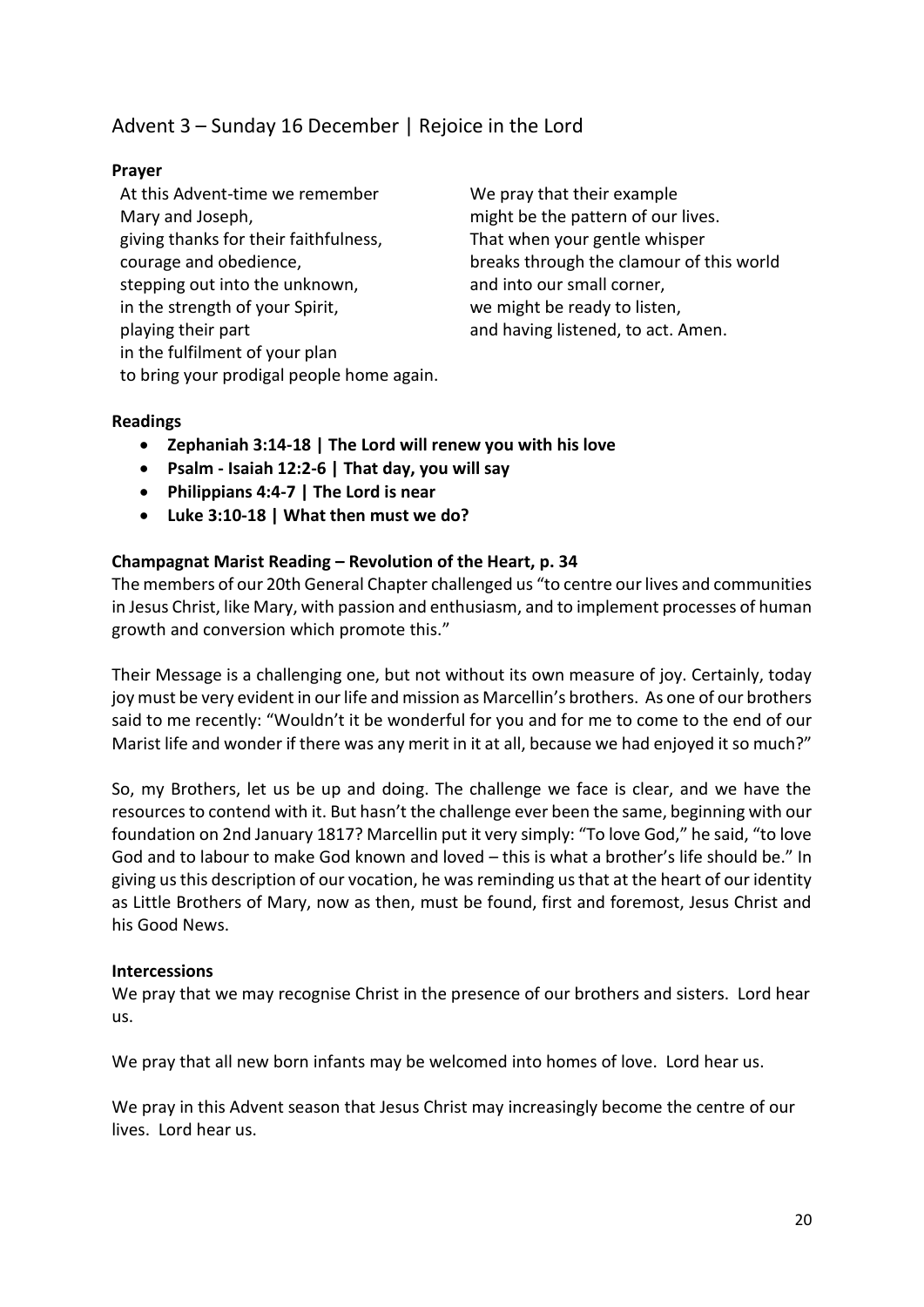#### **Poem | A New Zealand Christmas (Eileen Duggan)**

Oh, the grace was on it that He chose that country – We have kind oxen and our straw is sweet. We have shepherds too now, and stables and a manger, Had we but one footprint of His little feet!

Oh, my heart goes crying through these days of summer, Through the sleepy summer, slow with streams and bees, Had my land been old then, here He might have lighted, Here have seen His first moon in the ngaio trees.

Oh, my heart goes crying through these days of waiting While our lilies open and our tuis sing, Had my Lord been born here angles might have ringed us, Standing round our islands wing to wing.

Had my Lord been born here in the time of rata, Three dark-eyed chieftains would have knelt to Him, With greenstone and mats and the proud huia feather, And the eyes of Mary, seeing, would grow dim.

Oh, my heart goes crying through these days of waiting, We too have oxen and our straw is sweet, We too have shepherds and stables and a manger, Oh, for one footprint of His little feet!

#### **Prayer**

Rejoice in the Lord always Shout out his name For God is with us Our God is with us The God of our salvation In whom alone we trust.

Rejoice in the Lord always Shout out his name For God is our Father He draws us home By streams of living water Where we shall thirst no more.

Rejoice in the Lord always Shout out his name He knows our thoughts Understands our hearts And enables us to become the people we were meant to be. Amen.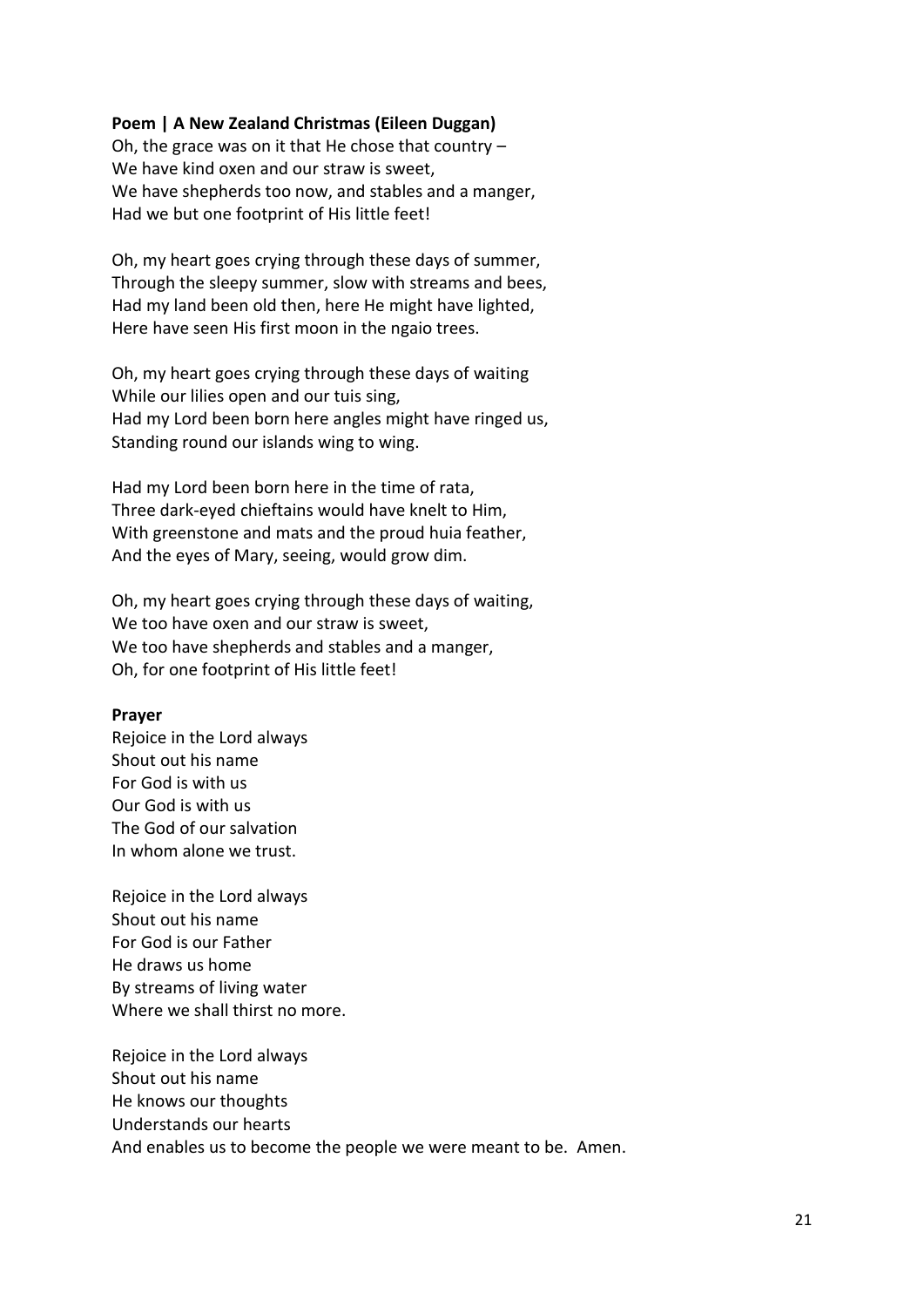Advent 3 – Monday 17 December | From Doubt to Faith and Trust

## **O Sapientia**

O Come, O wisdom of our God most high, guiding creation with power and love, come to teach us the path of knowledge. (Isaiah 11:2-3)

## **Prayer**

Wisdom of God most high, you guide creation with power and love. Teach us this Advent the path of wisdom. We make this prayer through Jesus, who lives with you and the Father. Amen.

## **Readings**

- **Genesis 49:2, 8-03 | The sceptre shall not pass from Judah**
- **Psalm 72 | O God, give your judgement to the king**
- **Matthew 1:1-17 | A genealogy of Jesus Christ, son of David**

## **Champagnat Marist Reading – Water from the Rock, par. 124**

Marist spirituality, being apostolic, is lived out on mission. The mission of Marist apostles is born of the experience of being loved by God and of our desire to actively participate in the mission of Jesus.

God is passionate about the world and its people, and Jesus expresses this love by a ministry of teaching and healing. I came that you may have life, and have it abundantly. Like Jesus we recognise the urgings of the Spirit within, calling us to witness to this Good News. Out of these inner promptings, the mission of the Church is born: to proclaim the Kingdom of God as a new way of living for humanity, a new way to relate with God. We join in this mission of the Church as we look upon the world with compassion.

## **Intercessions**

O Lord, come to all who wait in darkness and fill them with your light. Lord hear us.

O Lord, come to your Church and renew it through the power of your Holy Spirit. Lord hear us.

O Lord, come into our broken world and give us your peace. Lord hear us.

## **Prayer**

God of love, in the birth of Jesus you show us your personal love for each one of us. Give us a stronger belief in, and love for Jesus Christ, our Redeemer. Amen.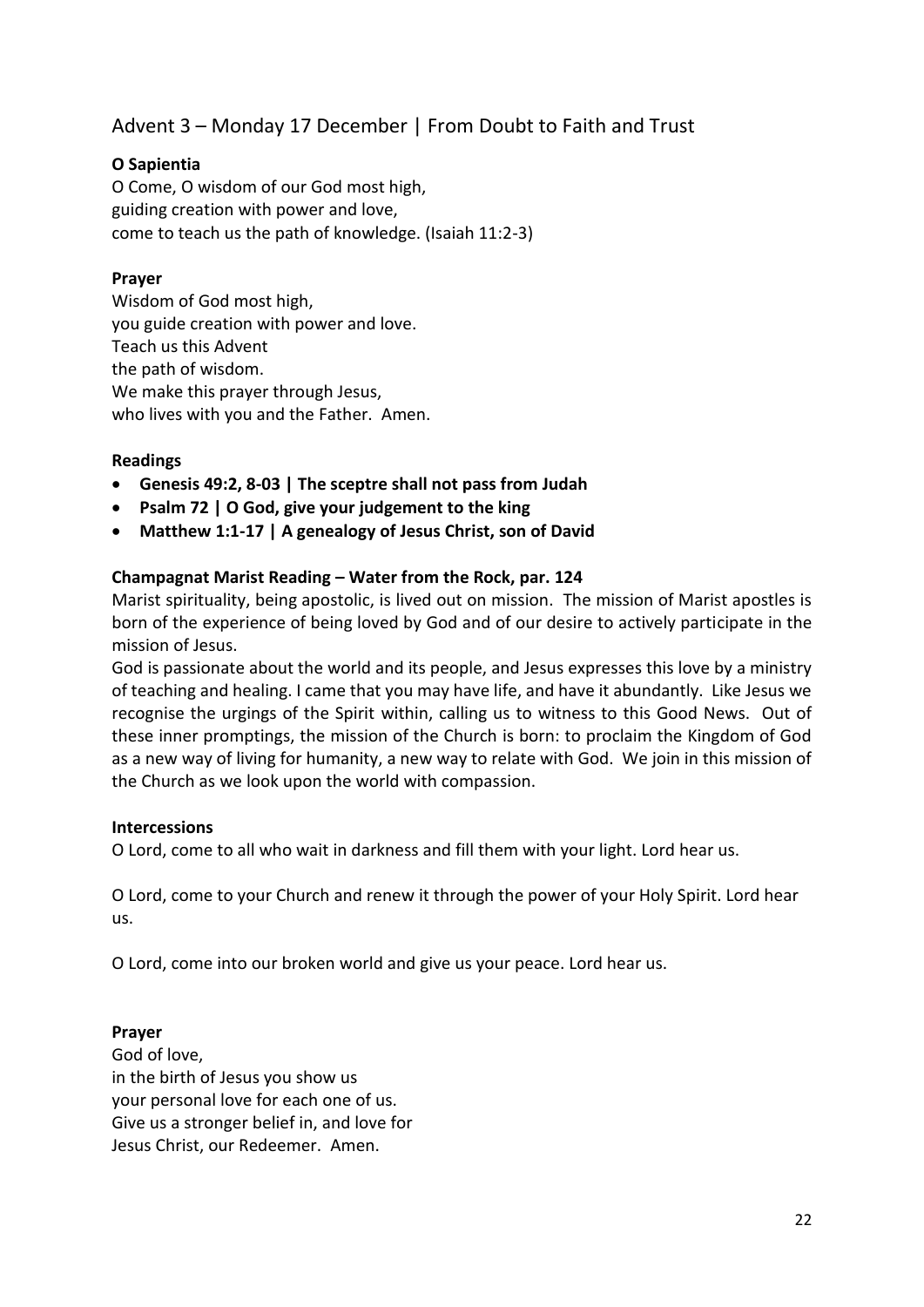Advent 3 – Tuesday 18 December | Growth from Doubt to Faith and Trust

## **O Adonai**

Come O Leader of ancient Israel, giver of the Law to Moses on Sinai, come to rescue us with your mighty power. (Isaiah 11:4-5)

## **Prayer**

O God of might, you revealed yourself to Moses in the burning bush. You continue to reveal yourself through your Son, Jesus. Come to us and set us free from all that blocks our complete acceptance of your unconditional love. Amen.

## **Readings**

- **Jeremiah 23:5-8 | I will raise a virtuous branch for David**
- **Psalm 72 | O God, give your judgement to the king**
- **Matthew 1:18-24 | Jesus was born of Mary, the betrothed of Joseph, a son of David**

## **Champagnat Marist Reading – Water from the Rock, pars. 21**

*At the Crib we find the innocence, simplicity, gentleness and even weakness of a God who is capable of touching the hardest of hearts. ... There is no room for fear of a God who became a child*. We come to know a God who has pitched his tent in our midst, and whom we call ''brother.''

#### **Intercessions**

Lord, you call us to be salt for the world. Give us your strength to confront unjust structures in the Church and the world. Lord hear us.

Lord, you call us to be light for the world. Give us your strength to demand accountability, transparency and honesty of those in authority in the Church and in public office. Lord hear us.

Lord, you call us to be yeast for the world. Give us your strength to proclaim the Good News through our words and actions. Lord hear us.

## **Prayer**

Loving God, you are the light that gives light to our way. You are our hope as we await the coming of your Son. May we like Mary have Jesus constantly in our hearts. Amen.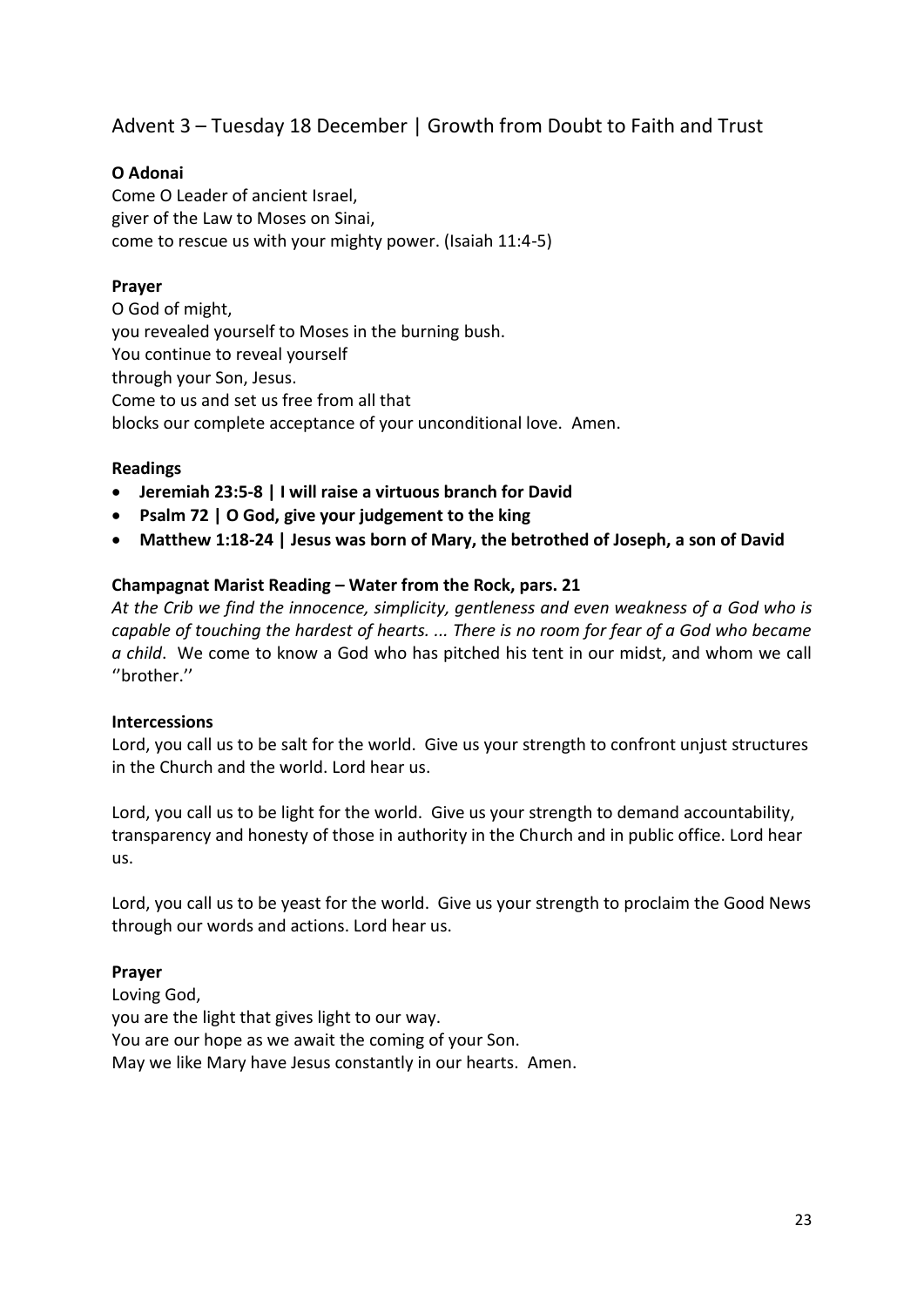## Advent 3 – Wednesday 19 December | Chosen by God

## **O Radix Jesse**

Come O Flower of Jesse's Stem, sign of God's love for all his people, come to save us without delay. (Isaiah 11:1, 10)

#### **Prayer**

Jesus, Flower of Jesse's stem, sign of the nations and hope of the peoples, come and save us without delay. Who lives and reigns with the Father, in the unity of the Holy Spirit, one God, for ever and ever. Amen.

#### **Readings**

- **Judges 13:2-7, 24-25 | The birth of Samson was announced by an angel**
- **Psalm 71 | In you O Lord, I take refuge**
- **Luke 1:5-25 | The birth of John the Baptist was announced by Gabriel**

#### **Champagnat Marist Reading – Water from the Rock, par. 60**

*God chooses individual men and women and calls each of them by name. He leads them into the desert and there he speaks to their hearts. … By his Spirit, he transforms them constantly leading them more deeply into his love in order to send them out on mission*. The more we come to know God, the more we come to know the deepest meaning of our lives. We grow in the knowledge that we are part of God's project for the world.

#### **Intercessions**

Lord, comfort your people and clothe us with your compassion. Come to save us without delay. Lord hear us.

Lord, calm our anxieties, lighten the darkness that surrounds us. Come to save us without delay. Lord hear us.

Lord, surround us with your love and anoint us with your peace. Come to save us without delay. Lord hear us.

#### **Prayer**

God of love, we pray with a joyful heart that Jesus be born among us again this Christmas. Instruct us in your ways of compassion so that we may extend your love and mercy to all people.

We ask this through Jesus Christ, the Eternal Word, who lives with you and the Holy Spirit, forever. Amen.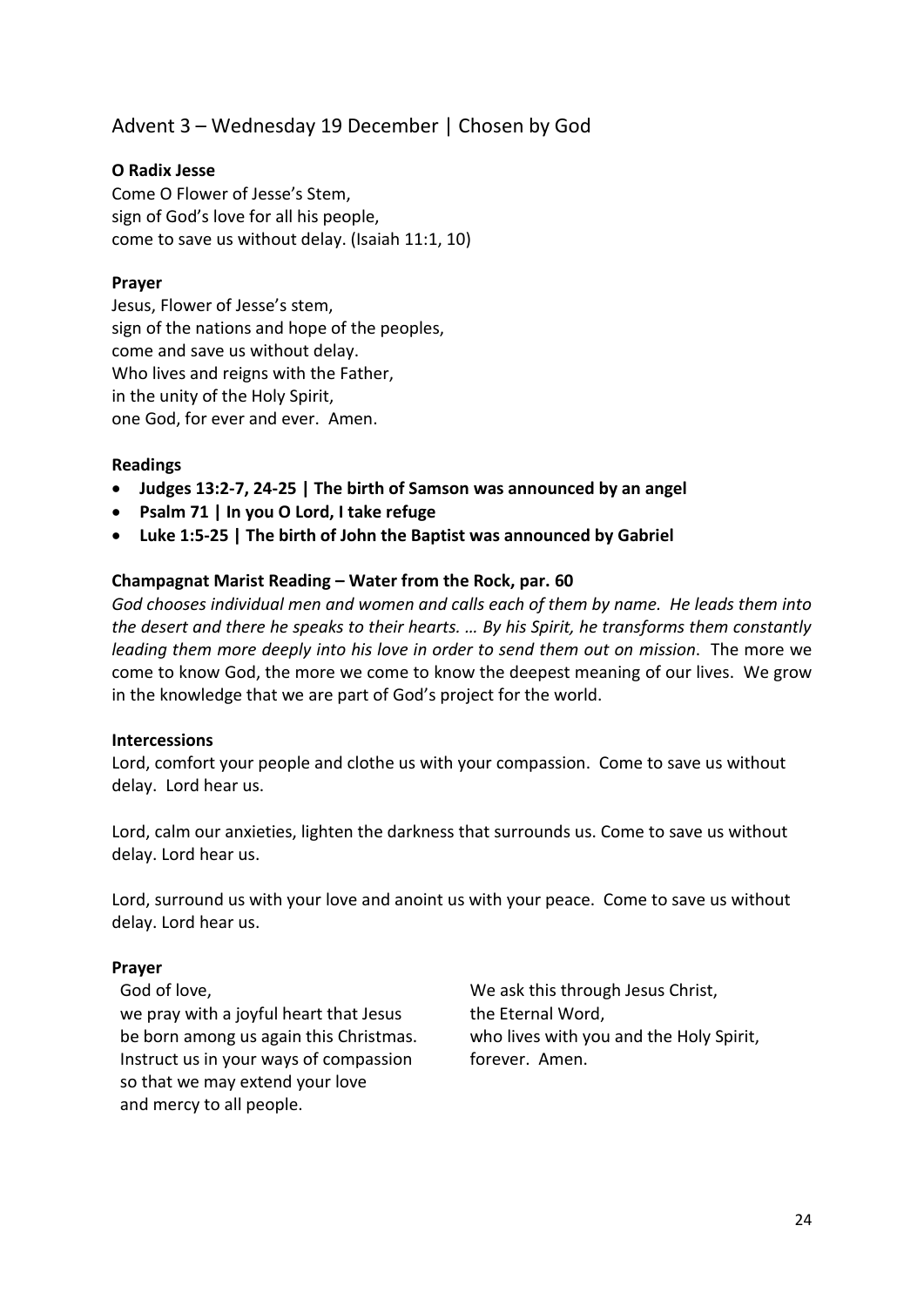## Advent 3 – Thursday 20 December | God's love will renew you

## **O Clavis David**

Come O Key of David, opening the gates of God's eternal kingdom come and free the prisoners of darkness. (Isaiah 22:22)

## **Prayer**

Jesus, Key of David, unlock the doors of those held captive, and free those who sit in darkness and the shadow of death. You who live and reign with the Father and the Holy Spirit, one God, forever and ever. Amen.

#### **Readings**

- **Isaiah 7:10-14 | The virgin will conceive**
- **Psalm 24 | The Lord's is the earth and it fullness**
- **Luke 1:26-38 | You are to conceive and bear a son**

#### **Champagnat Marist Reading – Avisos, Lecciones, Sentencias, p. 4**

Mary spent her whole life studying Jesus, meditating on his mysteries and his doctrine. From the birth of the divine Saviour until his death, she did not lose sight of him for a single moment; she especially strove to understand his interior attitude, so as to make her own conform to it. Her mind and heart were constantly occupied with Jesus, the object of her love and imitation.

#### **Intercessions**

Lord, we are often in darkness, may your Good News lighten our way. Lord hear us.

Emanuel, God-with-us, deliver us from all that prevents us from accepting your unconditional love. Lord hear us.

Lord, free those in captivity of mind or heart, make us open to your word in our lives. Lord hear us.

#### **Prayer**

O Key of David, You are our way to the Father. Unlock all that prevents us from accepting your word in our hearts. You who live and reign with the Father in the unity of the Holy Spirit, one God, for ever and ever. Amen.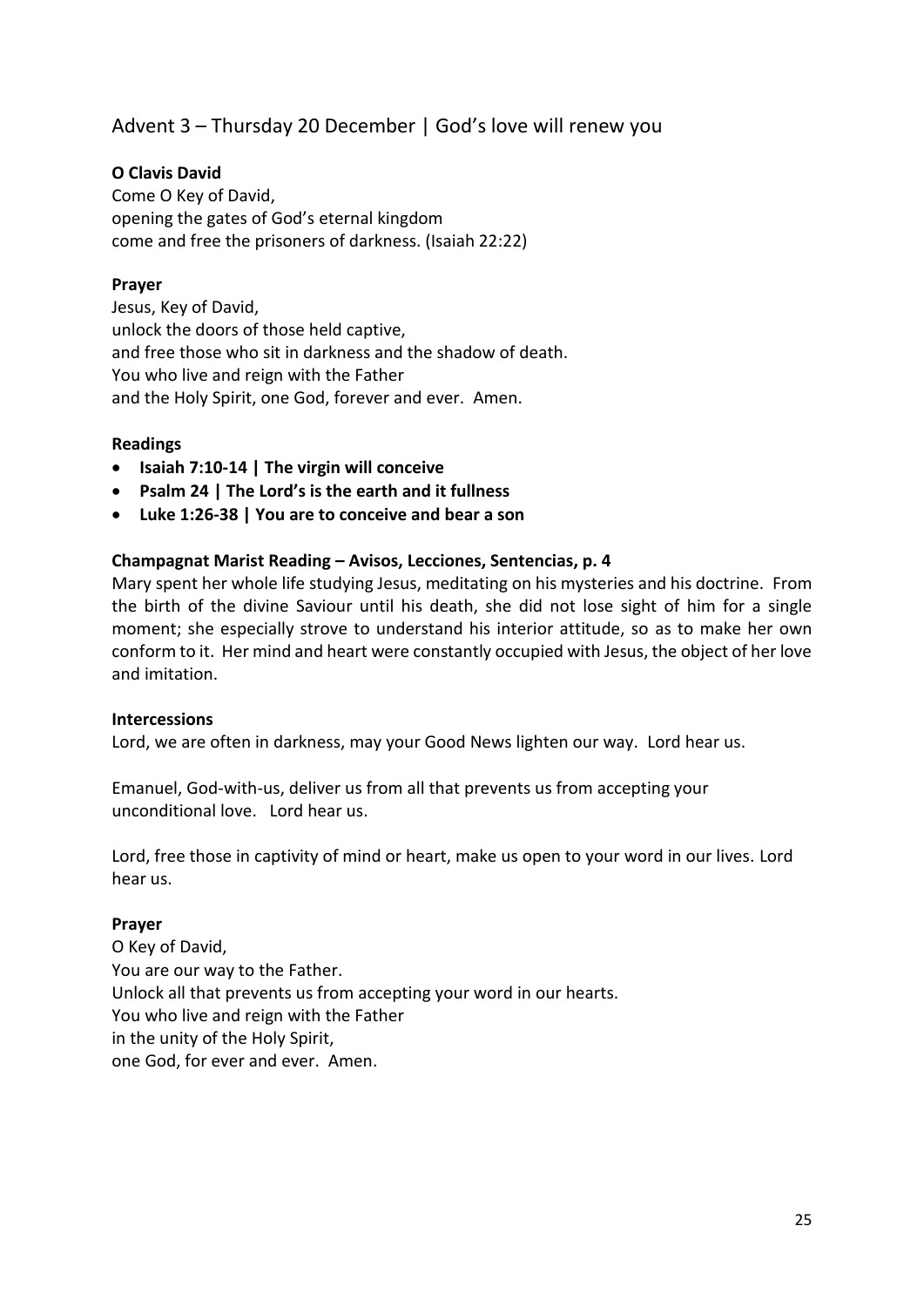## Advent 3 – Friday 21 December | God will renew you by his love *St Peter Canisius*

## **O Oriens**

Come O Radiant Dawn, splendour of the eternal light, sun of justice, come and shine on those who dwell in darkness and the shadow of death. (Isaiah 9:1)

#### **Prayer**

God of power and might you revealed the coming of Your Son into our world through the message of an angel. May we attune our hearts to the many ways you enter our lives, and respond as Mary did to your invitation. Through Jesus Christ, our Lord. Amen.

#### **Readings**

- **Song of Songs 2:8-14 | My beloved comes**
- **Psalm 33 | Ring out your joy to the Lord, O you just**
- **Luke 1:39-44 | Why am I honoured with a visit from the mother of my Lord?**

## **Champagnat Marist Reading – Water from the Rock, par. 102**

All our relationships are enriched when they are lived by taking Mary as the inspiration for our way of being and doing with others. With Mary we learn how to express God's love in all the relationships of our personal and communal living, since from her *we learn how other people are to be loved, and we, in turn, become living signs of the Father's tenderness*  (*Constitutions* 21).

#### **Intercessions**

Lord, make us aware of the many ways you enter our lives. Lord hear us.

Emanuel, God-with-us, may we live in you and you in us. Lord hear us.

Lord, come and shine your light into the darkness of our lives. Lord hear us.

#### **Prayer**

O God, as we await the coming of the radiant dawn, Jesus Christ, enlighten our darkness and transform our hearts. We ask this though our Lord Jesus Christ, who lives and reigns with you and the Holy Spirit, one God, for ever and ever. Amen.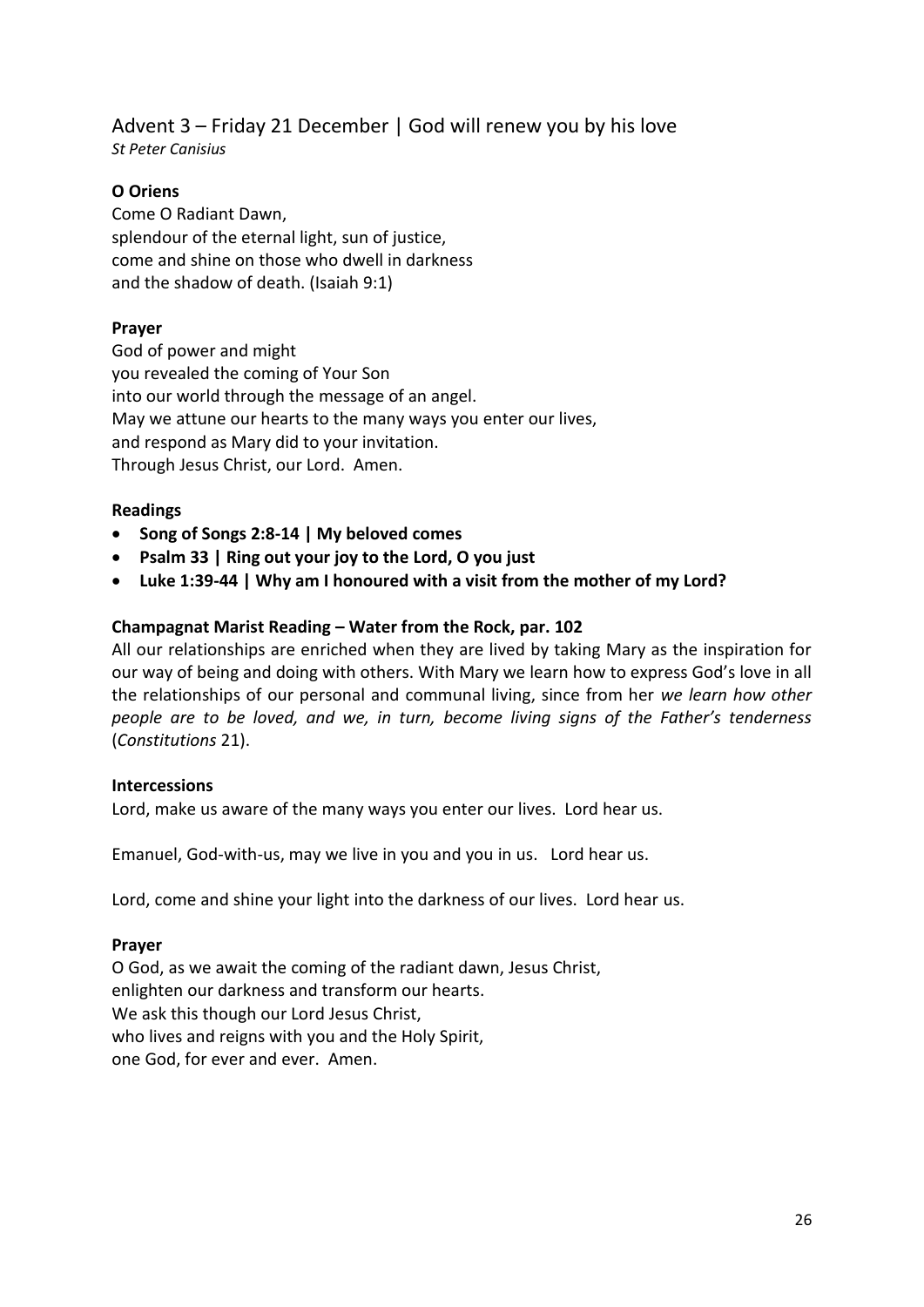## Advent 3 – Saturday 22 December | Praise for God's actions in our world

## **O Rex Gentium**

Come O Desire of all the Nations, keystone of the Church, come and save us, whom you formed from the dust. (Isaiah 9:5)

## **Prayer**

God, our Father, may your kingdom come, your will be done: in our choices as we struggle with the complexities of our world, and confront greed and the desire for power in ourselves, our country and our world. May your kingdom come this Advent. Amen.

#### **Readings**

**1 Samuel 1:24-28 | Anna gave thanks for the birth of Samuel Psalm - 1 Samuel 2:1, 4-8 | My heart exults in the Lord Luke 1:46-56 | He who has done great things for me is powerful**

## **Champagnat Marist Reading – Water from the Rock, par. 50**

In such human situations we discover God as the one for whom our hearts really yearn. We realise that this longing is not of our making but primarily the work of God's Spirit within the depths of our being. With trust, we can open ourselves and come to an experience of God.

#### **Intercessions**

Creator God, open our eyes to the wonder and truth of the Word made flesh in Mary. Lord hear us.

Lord, open our minds to the beauty of the promise of new redeeming life when our Saviour is born. Lord hear us.

Loving Father, may we follow Christ as faithfully as Mary did, and keep to the path he shows us to the fullness of life. Lord hear us.

#### **Prayer**

Loving Father, we thank and praise you for blessing us with the great things which Mary proclaims in her *Magnificat*. In your tender mercy you care for each one of us, and especially for those this world sees as lowly, the poor, weak, outcasts and marginalised. Help us to do all we can to bring these blessings to all whom we meet. Through Jesus Christ, our Lord. Amen.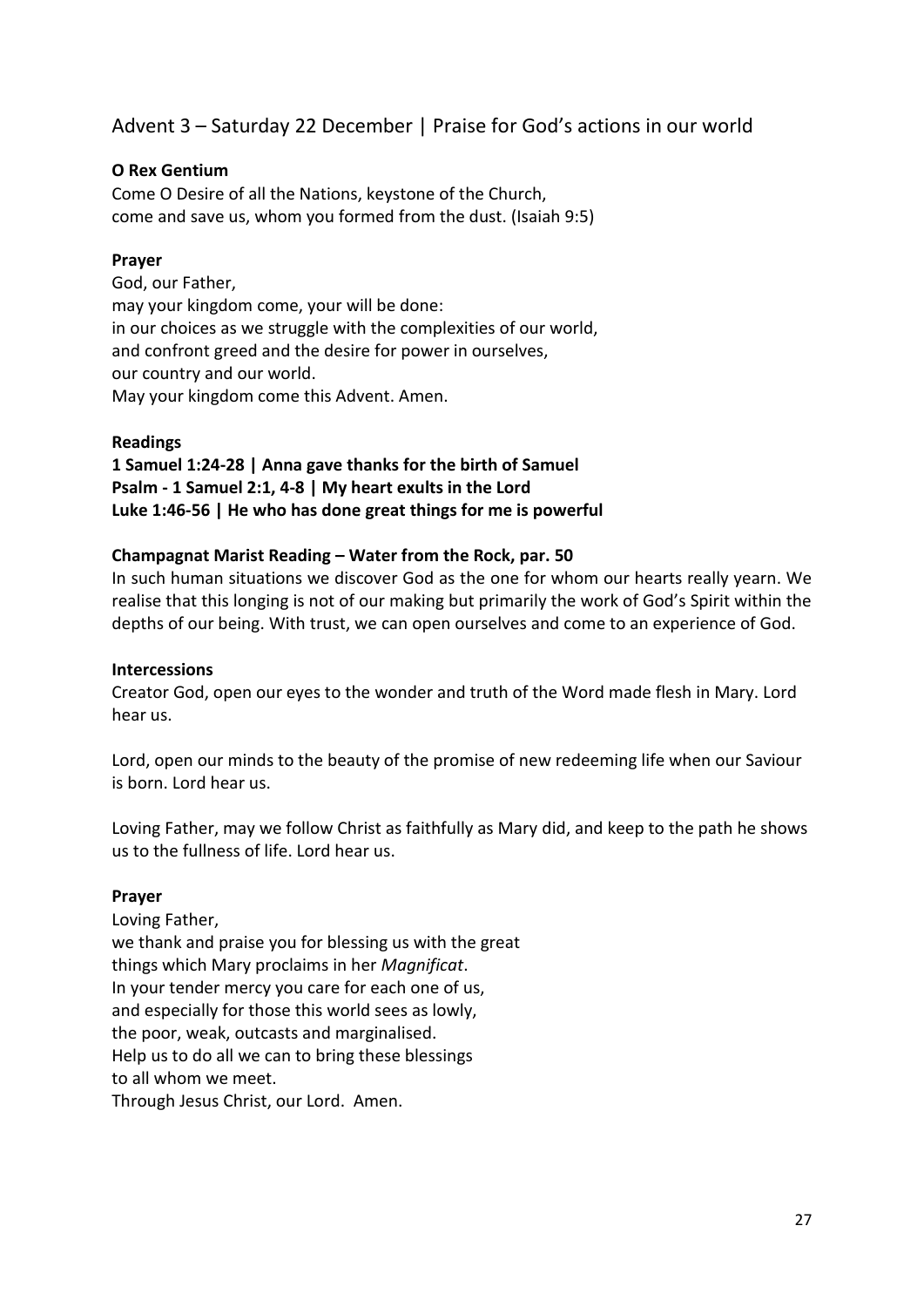## Advent 4 – Sunday 23 December | Blessed is she who believed

## **O Emmanuel**

Come O Emmanuel, our King and Giver of the Law, come and save us, Lord our God. (Isaiah 7:14)

#### **Prayer**

Emmanuel, "God with us", like Zachariah of old, may we be conscious of your redeeming love and you meet you in those whom we encounter, in the Scriptures and the breaking of bread. Amen.

## **Readings**

- **Micah 5:1-4 | From you will be born the one who will rule over Israel**
- **Psalm 80 | O Shepherd of Israel, hear us**
- **Hebrews 10:5-10 | I am coming to do your will**
- **Luke 1:39-44 | Why am I honoured with a visit from the mother of my Lord?**

#### **Champagnat Marist Reading – In Her Arms or In Her Heart, p. 53**

Marcellin meant us to be apostolic religious in the way of Mary. What does that mean exactly? In the biblical texts, the mother of Jesus questions, pursues her son, gives orders, and travels. Actually, she travels a lot. Mary sets out "at once and in haste" to visit her cousin Elizabeth, makes the definitive pilgrimage to Jerusalem, and at Pentecost is part of the believing community into whom the Spirit of God breathes life and sends forth on mission. Yes, Mary's story is characterized by movement, by passages from one moment of meaning to another.

Such an outlook is essential for anyone who claims membership in an apostolic Institute that bears her name. Unfortunately, some of us have come to resemble more the members of monastic congregations, with their commitment to a specific monastery and place. In contrast, we are meant to be itinerant, to move to those places where the need for evangelization is most urgent.

As a rural woman, she travelled beyond village boundaries to give birth to God among us and to serve as a witness to his salvific death. We, too, are called to go to those places where the Church is not, bearing God's Good News to poor children and young people. Where we have lost this ability, we must restore it to its proper place in our lives.

#### **Intercessions**

We pray for the prophets in our midst who challenge us to read the signs of the times. Lord hear us.

We pray for all those who are sick and suffering at this time, may they experience your healing presence in their lives. Lord hear us.

We pray that broken relationships may be healed and restored. Lord hear us.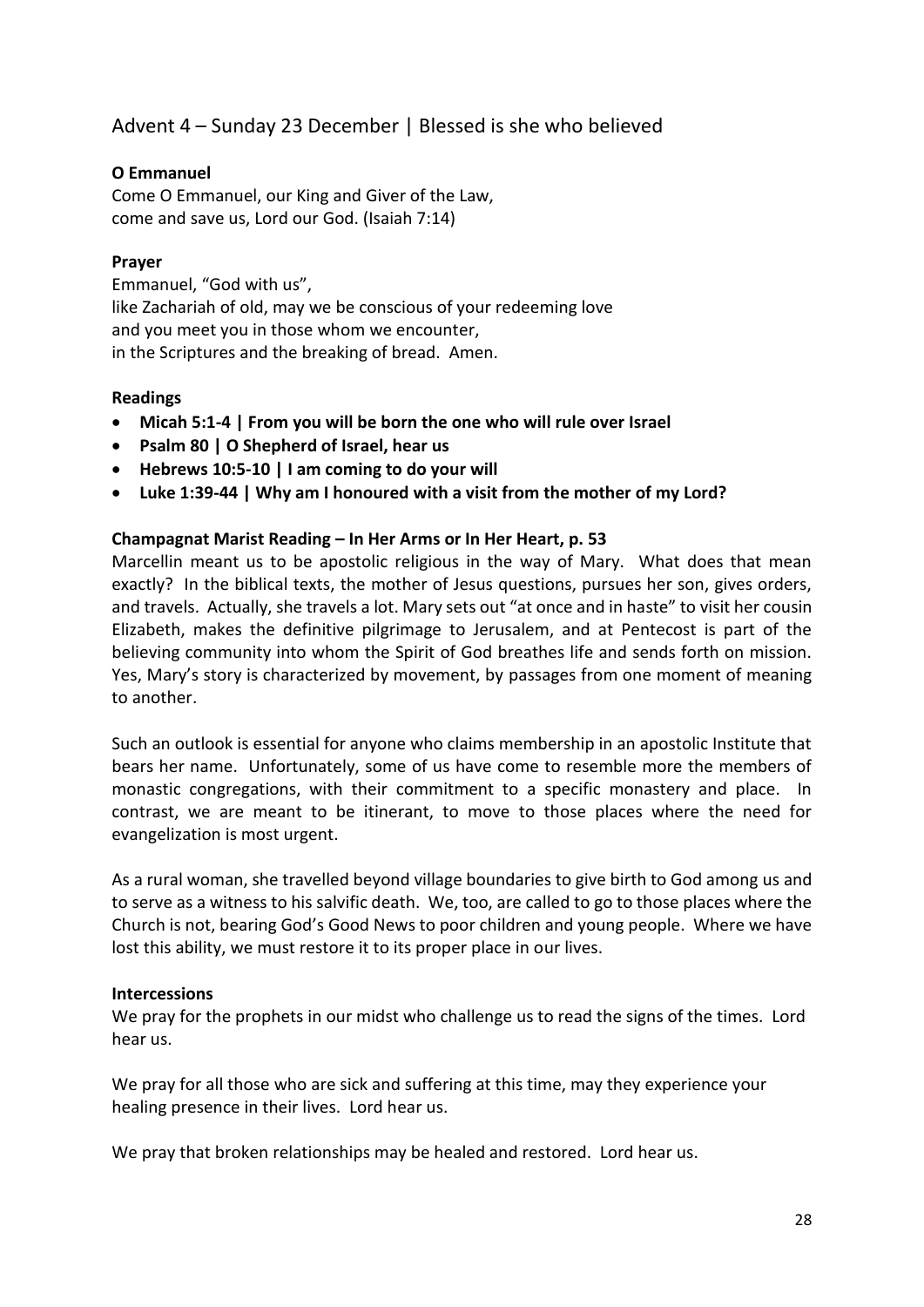#### **Poem | Nativity (Joy Cowley)**

Look now! It is happening again! Love like a high spring tide is swelling to fullness and overflowing the banks of our small concerns.

And here again is the star, that white flame of truth blazing the way for us through a desert of tired ways.

Once more comes the music, angel song that lifts our hearts and tunes our ears to the harmony of the universe, making us wonder how we ever could have forgotten.

And now the magi within us gathers up gifts of gold and myrrh, while that other part of ourselves, the impulsive, reckless shepherd, runs helter skelter with arms outstretched to embrace the wonder of it all.

We have no words to contain our praise. We ache with awe, we tremble with miracle, as once again, in the small rough stable of our lives, Christ is born.

#### **Prayer**

King of Kings and Lord of Lords, we wait in anticipation of your coming. Help us to prepare your way by straightening our hearts. Fill our hearts with your love and compassion that we may be instruments of your peace in our world. Amen.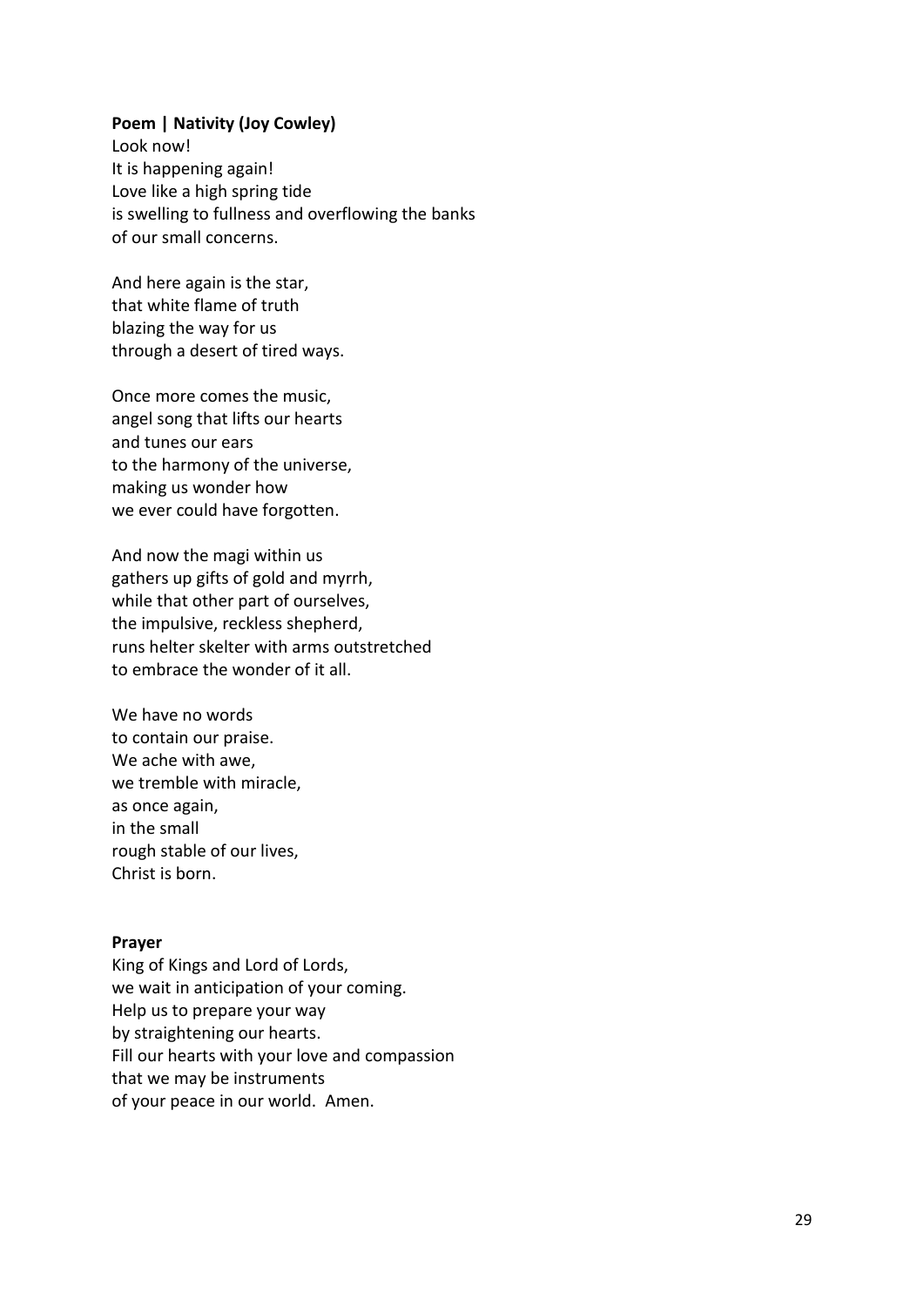## Advent 4 – Monday 24 December | God with us

## **Come, O Lord, and set us free**

## **Prayer**

Emmanuel, "God with us", we long for you, our Saviour and our Lord. May your reign come in its fullness as we seek to follow your way. Who lives and reigns with the Father and the Holy Spirit. Amen.

## **Readings**

- **2 Samuel 7:1-5, 8-12, 14, 16 | The kingdom of David will be established forever**
- **Psalm 89 | I will sing forever of your love, O Lord**
- **Luke 1:67-79 | From on high the rising sun will visit us**

## **Champagnat Marist Reading – A Revolution of the Heart, p. 50**

The incarnational nature of Marcellin's spirituality was the source of his practice of the presence of God; he had a passion for both the Lord and his mission. For Marcellin, Jesus was always close at hand. Consequently, his conversations with the Lord continued uninterrupted, and his confidence in him and abandonment to God's will deepened over time. He often quoted the words of Psalm 127, "If the Lord does not build a house, in vain do its builders toil."

Marcellin's incarnational spirituality can be found in the wording of many of his letters. In an April 8th, 1839 note to Brother Marie-Laurent, for example, the founder wrote, "Your letter, my very dear friend, greatly aroused my compassion. Since then I never approach the holy altar without recommending you to Him in whom we never hope in vain, who can help us overcome the greatest obstacles."

## **Intercessions**

Loving God, help us to receive Jesus as Emmanuel and like John the Baptist, proclaim his message of peace. Lord hear us.

Gracious God, as you revealed your presence among us through Zachariah, may we too be aware of how actions give birth to an unfolding of God in our day. Lord hear us.

Mighty God, just as Zachariah announced the coming of a Messiah may we, by our joy in living, proclaim the coming of your Kingdom. Lord hear us.

## **Prayer**

Father, reveal yourself to us so that we may know how to welcome you as you become present to us in the person of your new born Son, Jesus. Help us to share the joy of his coming with all whom we meet today. Come, Lord Jesus.